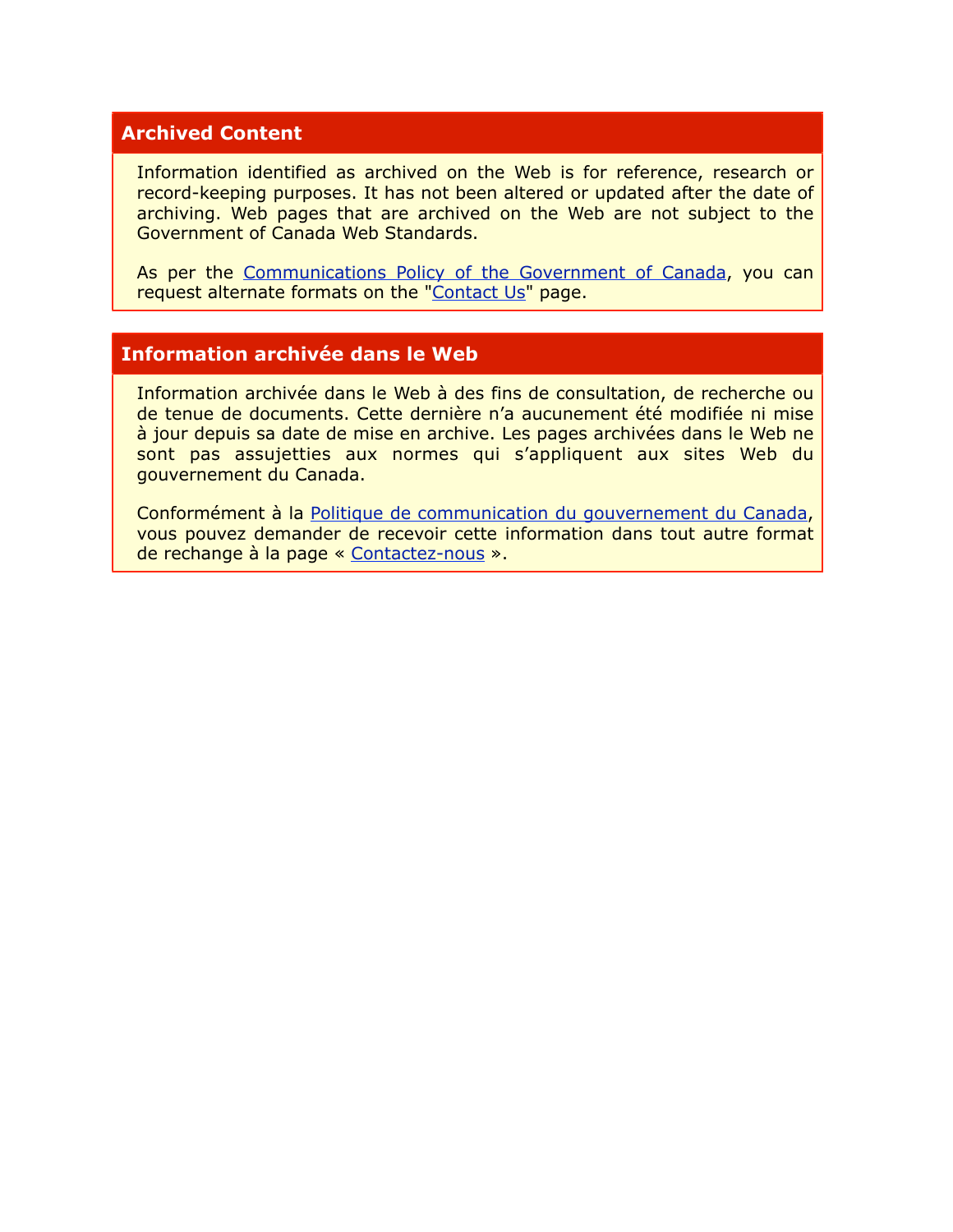# CANADIAN FORCES COLLEGE - COLLÈGE DES FORCES CANADIENNES AMSC 7 - CSEM 7

# **Canada's Departure from the Classic Doctrine of Operational Art**

By/par Lieutenant-Colonel J.H. Vance

*This paper was written by a student attending the Canadian Forces College in fulfilment of one of the requirements of the Course of Studies. The paper is a scholastic document, and thus, contains facts and opinions which the author alone considered appropriate and correct for the subject. It does not necessarily reflect the policy or the opinion of any agency, including the Government of Canada and the Canadian Department of National Defence. This paper may not be released, quoted or copied except with the express permission of the Canadian Department of National Defence.* 

*La présente étude a été rédigée par un stagiaire du Collège des Forces canadiennes pour*  satisfaire à l'une des exigences du cours. L'étude est un document qui se rapporte au cours et *contient donc des faits et des opinions que seul l'auteur considère appropriés et convenables au sujet. Elle ne reflète pas nécessairement la politique ou l'opinion d'un organisme quelconque, y compris le gouvernement du Canada et le ministère de la Défense nationale du Canada. Il est défendu de diffuser, de citer ou de reproduire cette étude sans la permission expresse du ministère de la Défense nationale.* 

October/Octobre 2004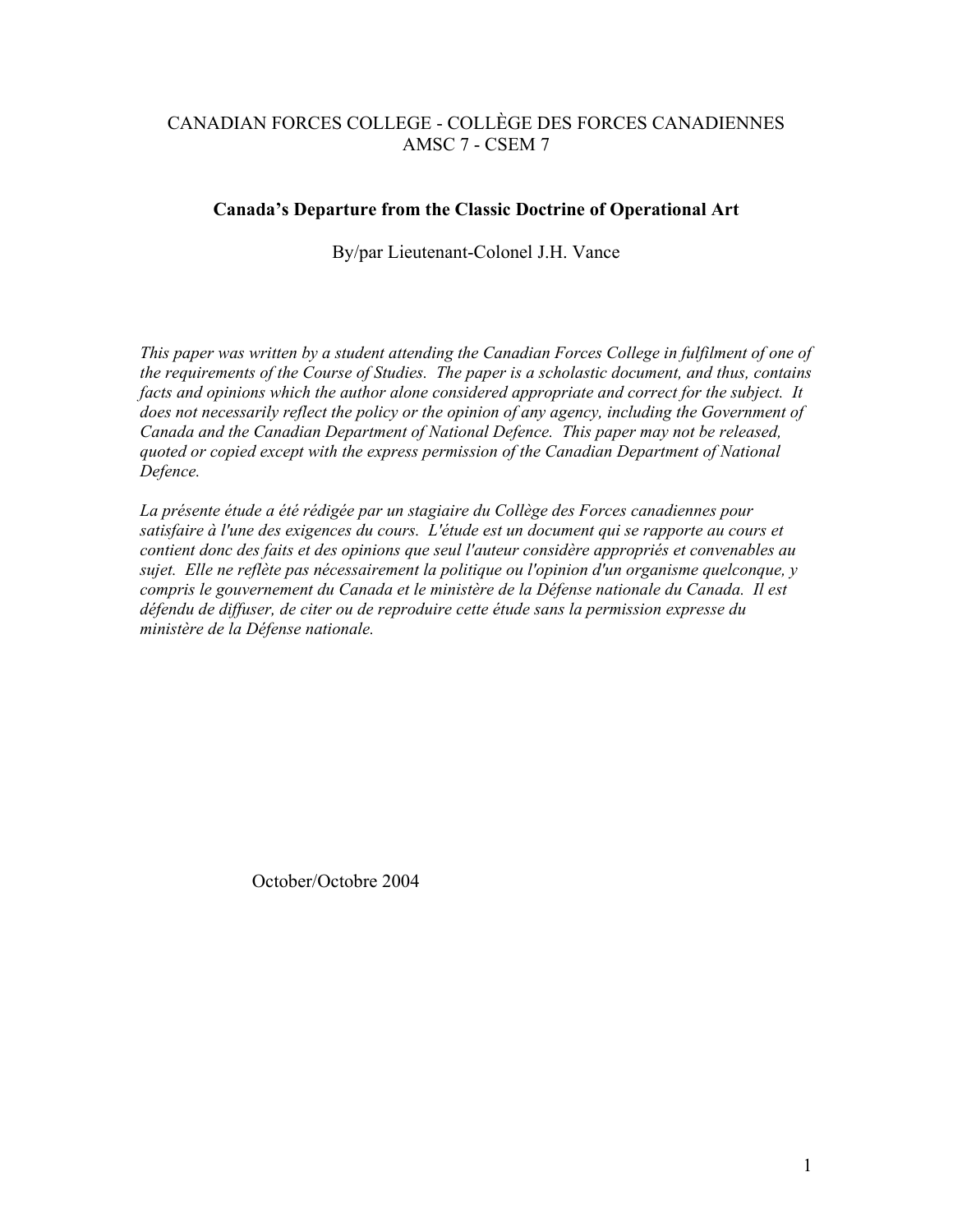### **Abstract**

Operational art is a foundation of Canadian operational-level doctrine, yet it does little to explain how Canada's tactical forces achieve Canada's strategic objectives. Operational art evolved over time, with its origins firmly rooted in state versus state conflict. The classic theory provides for an operational level commander to practice the operational art such that he achieves the strategic objectives of his state. Modern interpretations allow for the operational art to be practiced in the achievement of coalition or alliance strategic objectives, but there remains a moral and fiduciary link between a nation and its tactical forces such that tactical action ought to have a basis in national strategy. The doctrine of operational art is ill suited to Canada for all but reasons of interoperability because Canadian strategic objectives appear more concerned with tactical presence in operations as opposed to tactical action. Canada does not take responsibility for the design and command of campaigns, although Canadian officers participate at this level occasionally. Thus the Canadian strategic level is at arms length to the tactical actions of its forces. Operational art demands that tactical results mean something to a nation's strategic interests. If, in the case of Canada, strategic interests are largely met by contributing forces, then operational art is eclipsed by virtue of having met strategic interests by deployment. Thereafter, tactical forces meet strategic interests by protecting them through their behavior vice pursuing them through tactical results. Canadian strategic objectives are met, therefore, without practicing operational art in the classic sense. This is legitimate and points to a distinct Canadian 'way of war.' Yet Canada maintains operational art as the principal foundation of its operational level warfighting doctrine in a form virtually indistinct from that espoused by the United States or other major allies who have need of operational art due to their direct role in taking responsibility for tactical, operational and strategic outcomes. As a nation who fights by 'contribution warfare' Canada must widen its doctrinal foundation to include a sound basis to explain how Canadian tactical forces contribute to Canadian strategic objectives. If Canadian strategic objectives cannot be translated into tactical action, (vice presence), because the strategic objectives require no specific action to meet them then no form of operational art can make up for this lack of coherence.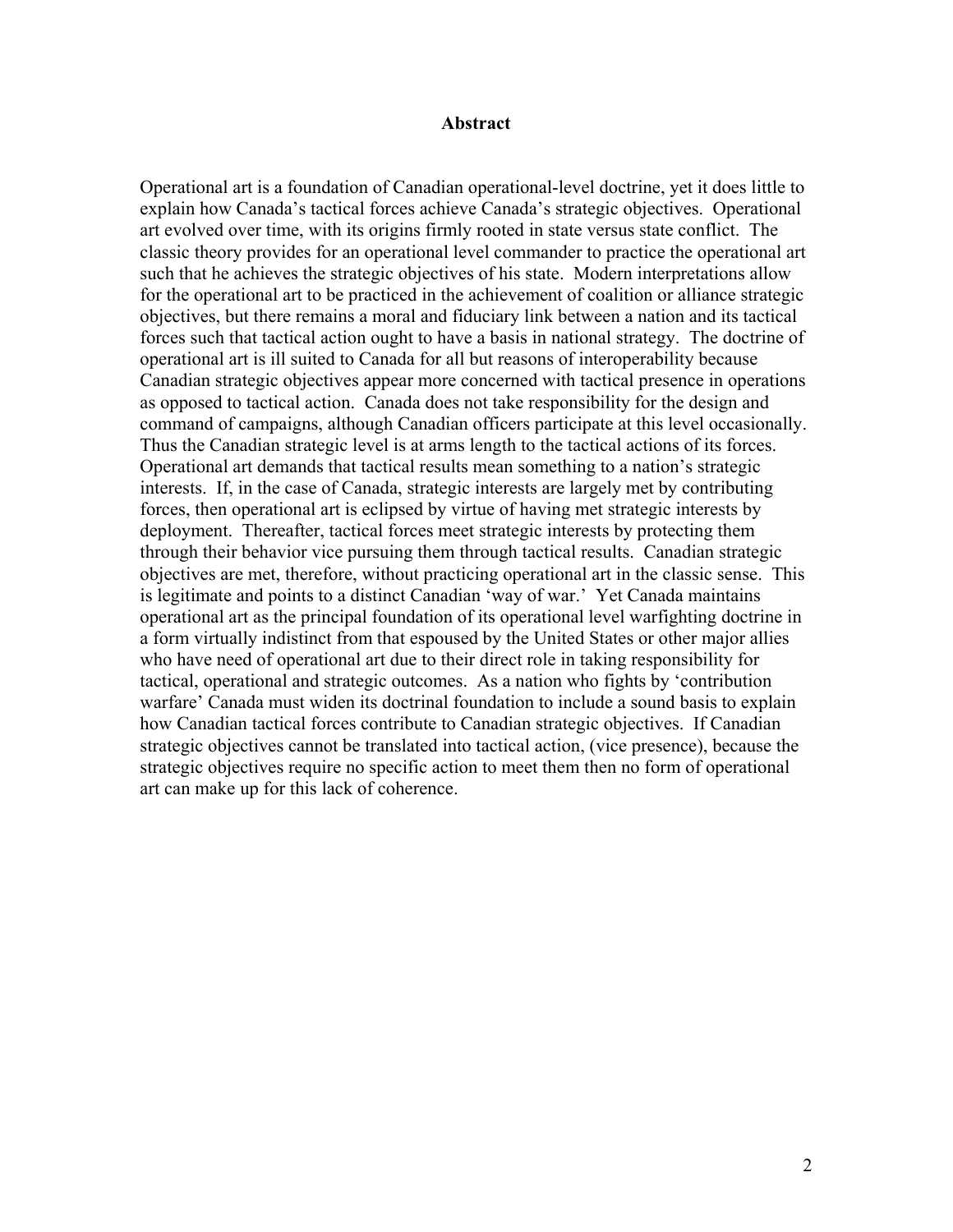#### **Canada's Departure from the Classic Doctrine of Operational Art**

*…talent and genius operate outside the rules, and theory conflicts with practice.1*

Carl von Clausewitz, *On War*, 1832

# **Introduction**

Operational art is a doctrinal idea that has grown in importance as the size and complexity of the operational level of war has grown. It has achieved near universal appeal and acceptance among western militaries as a means to manage the so-called "gray area" between strategy and tactics.<sup>2</sup> This is so despite the fact that most nations who contribute relatively small forces to alliances and coalitions have only passing experience with the concept, and classic operational level doctrine may not suit their own national purposes very well at all because they have little or no ability to influence campaign design, preferring instead to limit their tactical forces' actions within a campaign so as to protect national interests and sensitivities. In this regard, these nations may be considered as protecting their national interests while 'campaigning' rather than pursuing their interests through a campaign. To understand this apparent dichotomy, the nature of operational thought must be well understood, and the value of operational art must be seen as serving both the strategic and tactical levels of war in different ways.

The body of military knowledge which is now identified as operational thought is a relatively recent addition to modern western doctrine, well-described by Howard

 $\frac{1}{1}$ <sup>1</sup> Carl von Clausewitz, *On War*, ed. and trans. Michael Howard and Peter Parent (Princeton: Princeton University Press, 1976), 132. 2

<sup>&</sup>lt;sup>2</sup> John. English, "The Operational Art: Developments in the Theories of War," in *The Operational Art: Developments in the Theories of War*, ed. B.J.C. McKercher and Michael A. Hennessy, 7-27 (Westport: Praeger, 1996), 7.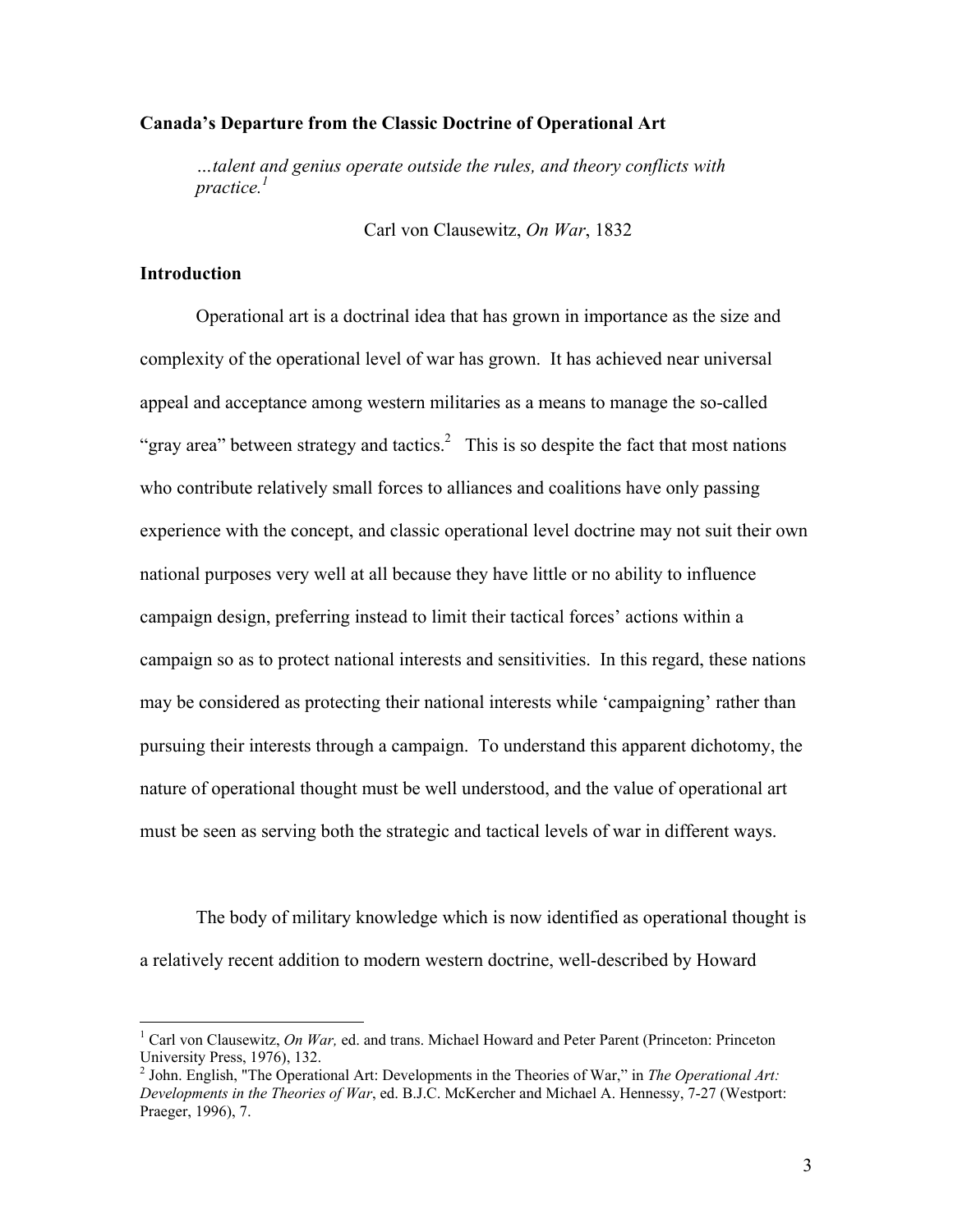Coombs as having gained a foothold in United States military thinking in the post-Vietnam era. $3$  Operational thought is the sum total of intellectual effort and applied knowledge governing the conduct of military planning and action within the operational level of war. The operational level of war will be discussed in some detail later, but by way of introduction, it is the mechanisms, processes and command and control architecture that exist between the strategic and the tactical levels of war, with the strategic level consisting of military and political dimensions and the tactical level consisting of the military units and formations engaged in battles.<sup>4</sup> The purpose of the operational level is to ensure that tactical actions are orchestrated such that strategic objectives are met in the most effective way possible. It is generally accepted that the exact boundaries between these three levels of war defy precise definition, but that the operational level of war is distinct in that it is where campaigns are designed and commanded. $5$  Coombs contends that the operational level of war has two main components; campaign planning and operational art. $<sup>6</sup>$  A different interpretation of</sup> current doctrine might suggest that the two components are; operational art, consisting of campaign design and execution; and, the interfacing between the strategic and tactical levels. Either way, the operational level exists between the strategic and tactical, and operational art is the skill set needed to make the operational level effective. Put more succinctly, it is operational art that governs the successful use of tactical forces to achieve strategic objectives. Operational art and operational level are therefore not interchangeable terms, but most would agree that operational art is almost exclusively

 $\frac{1}{3}$ <sup>3</sup> Howard G. Coombs, "Perspectives on Operational Thought" (Toronto: Canadian Forces College Paper, 2004), 4/73.

 $4$  Ibid.

<sup>5</sup> Ibid.

 $6$  Ibid,  $5/73$ .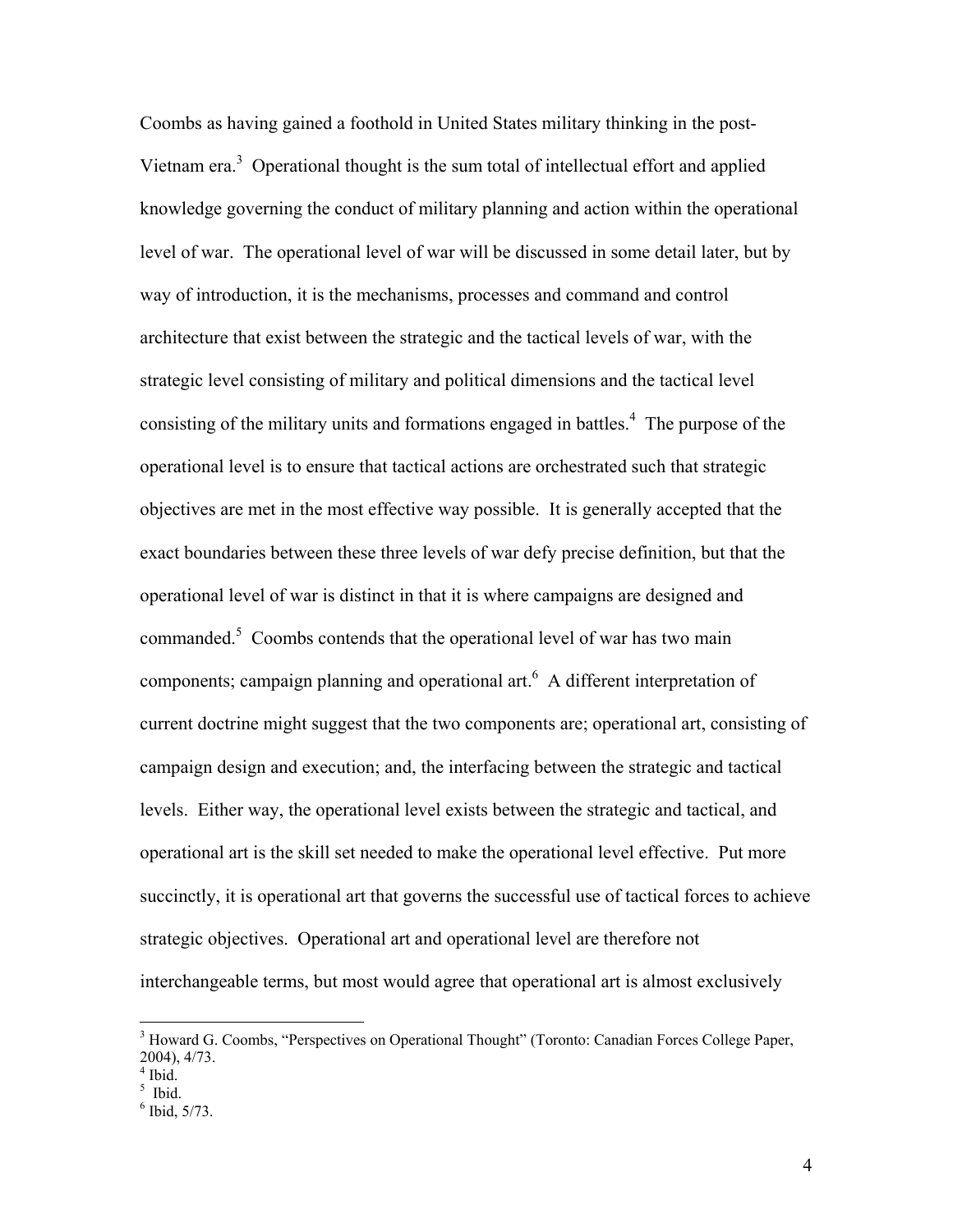practiced by operational level commanders (as distinct from strategic or tactical commanders).

Given its place in the middle level of war, operational art serves both the tactical and strategic levels, and it does so in different ways. It serves the tactical level by making it more efficient and lending coherence to tactical actions through campaign design and execution. Thus it is a compelling doctrine and is highly useful in making the tactical level work better. On the other hand, operational art is also intended to serve the strategic level by ensuring strategic objectives are met. More than just running good campaigns – it means good campaigns achieve strategic purpose. This provides, in theory, a moral and fiduciary-type link from the national strategic reasoning to engage in conflict to the cumulative results of individual tactical actions within a theatre of operations.

The relationship between operational art and the strategic level of war is important because the classic doctrine of operational art bears with it a significant limitation that renders it impractical for many nations contributing forces to conflict, including Canada. At its root it fails to serve the strategic level of those nations who choose to contribute tactical forces to coalition or alliance campaigns, but who do not, for a variety of reasons, orchestrate their own actions throughout the campaign as a means to achieve their own strategic objectives. Whether they establish very tightly worded strategic direction, or rely on high-minded vagaries in offering their forces into conflict with ill-defined national purpose, nations like Canada do not direct their tactical forces at

5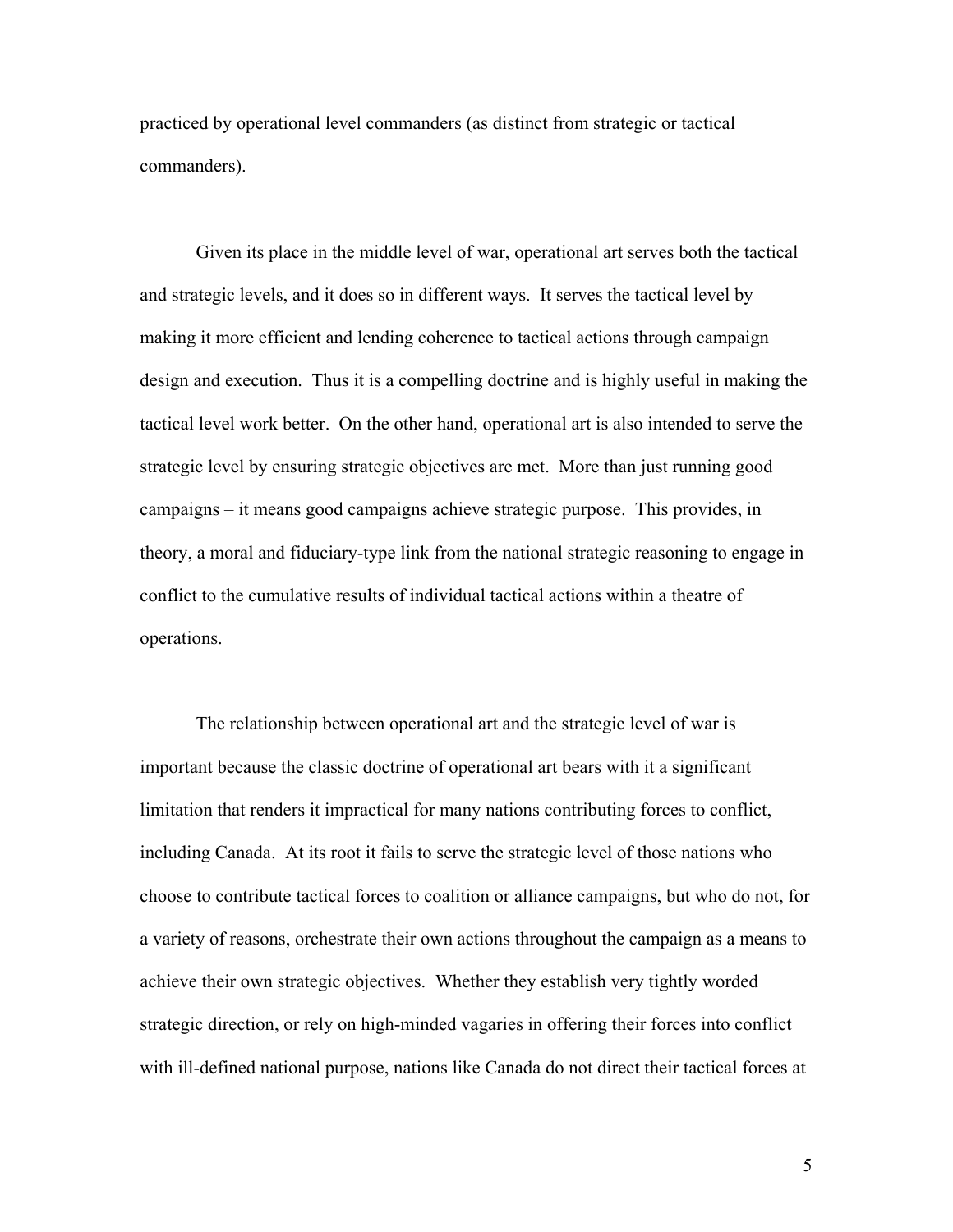the operational level to achieve national strategic ends. Their forces are indirectly influenced through shared strategy and more often than not commanded<sup>7</sup> at the operational level by an allied officer, so there are critical elements of the strategy-totactics continuum missing for all but a very few nations.

Canada, like other 'medium power' nations has a history and preference for being a force provider at the tactical level, vice a force employer at the operational level of war. If history is any indication, Canada has no chance of exercising pure operational level action external to the country. In general terms therefore, CF mission success is defined by its tactical *presence* in a theatre of operations rather than its tactical *performance* in achieving Canadian strategic objectives. The doctrine of operational art evolved over time from the needs of major powers whose tactical forces fought to meet state-oriented strategic objectives – where presence and performance were meant to result in effects of direct consequence to the state. It is worth examining, therefore, why Canada has embraced the doctrine while unable to practice it, and why there is no alternative or supplementary national doctrine that accounts for Canada's position as a force contributor.

Certainly the doctrine has grown in general applicability by its use in NATO and US-led coalitions as a means to organize tactical actions on a large scale, providing a means to generate efficiency and effectiveness and achieving somebody's strategic objectives. But there remains the question of how operational art links the strategic

<sup>-&</sup>lt;br>7 <sup>7</sup> Although it will be discussed at length later in the paper it is worth noting here that command at the operational level means commanded by the person responsible for designing and 'running' the campaign or theatre of operations.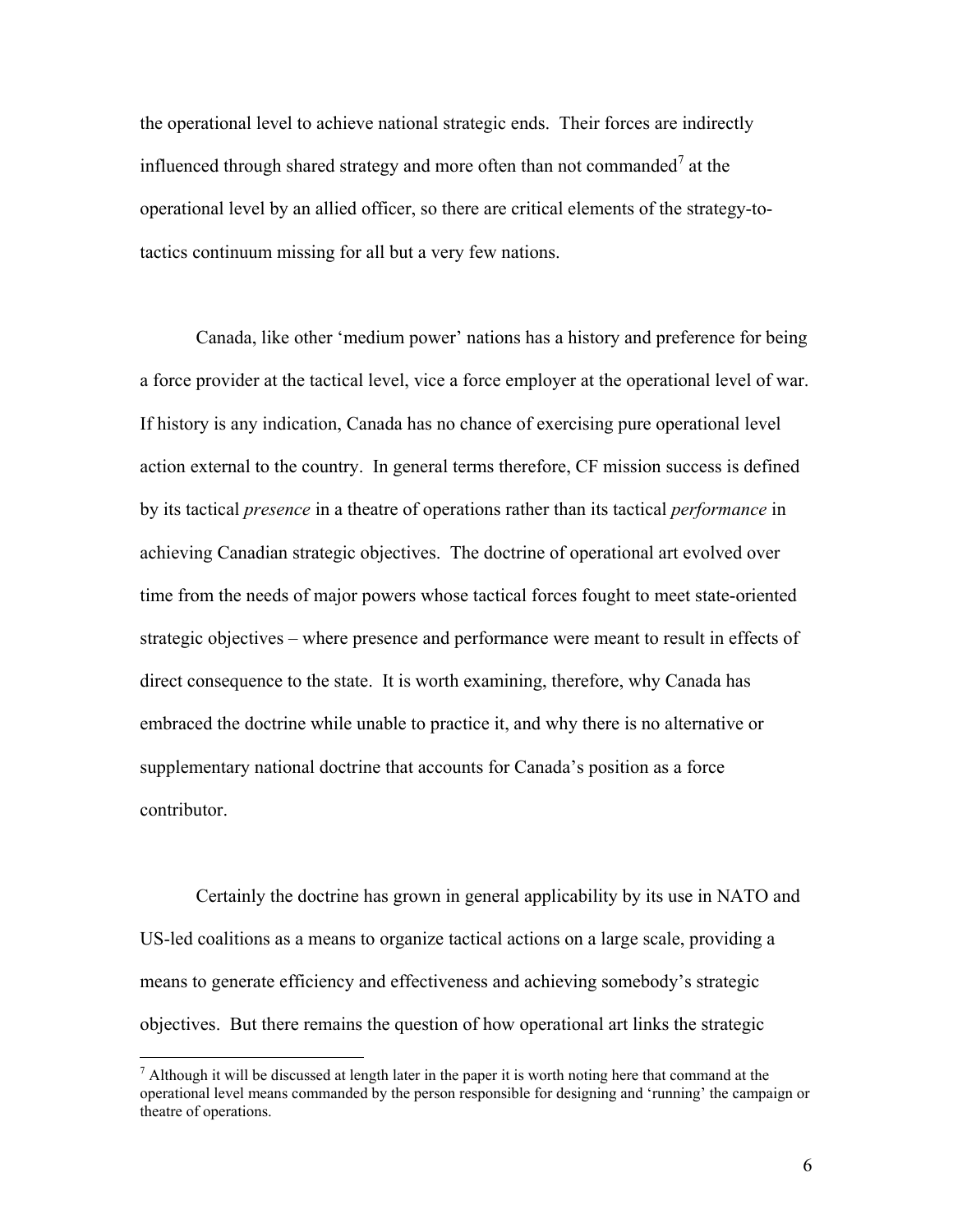objectives of those nations who only contribute tactical forces to the actions of those forces. This paper will argue that operational art does little to explain how Canada's tactical forces achieve Canada's strategic interests.

To place Canada's position *vis á vis* the operational level of war in perspective, the classic interpretation will be discussed and then compared with how Canada uses it. Having developed a good understanding of where and why Canada's use of operational art departs from the classic interpretation, a framework of thought will be advanced that questions the applicability of operational art by the CF for other than reasons of interoperability. The underlying theme of this paper can be summed up as revealing a failure on the part of the CF to enshrine in unique Canadian doctrine its particular 'way of war' in favor of maintaining operational art doctrine that is of little practical use except in the realm of interoperability.

#### **Operational-Level Warfare** - **Origins and Common Interpretations**

Operational art is defined in Canadian doctrine as "The skillful employment of military forces to attain strategic and/or operational objectives through the design, organization, integration and conduct of theatre strategies, campaigns, major operations and battles."<sup>8</sup> This is (normally) thought to occur within the scope of the operational level of war. Military victories at the operational level are, therefore, the "culmination of sequential tactical actions that directly serve the achievement of a strategic aim."<sup>9</sup>

 $\frac{1}{8}$  Department of National Defence, B-GL-005-500/FP-00 *CF Operational Planning Process* (Ottawa: DND Canada, 2003), 2-1.

Canadian Forces College, *Aide-Memoir – Campaigning and Operational Concepts*, (Toronto: CFC, 1997), 1-3.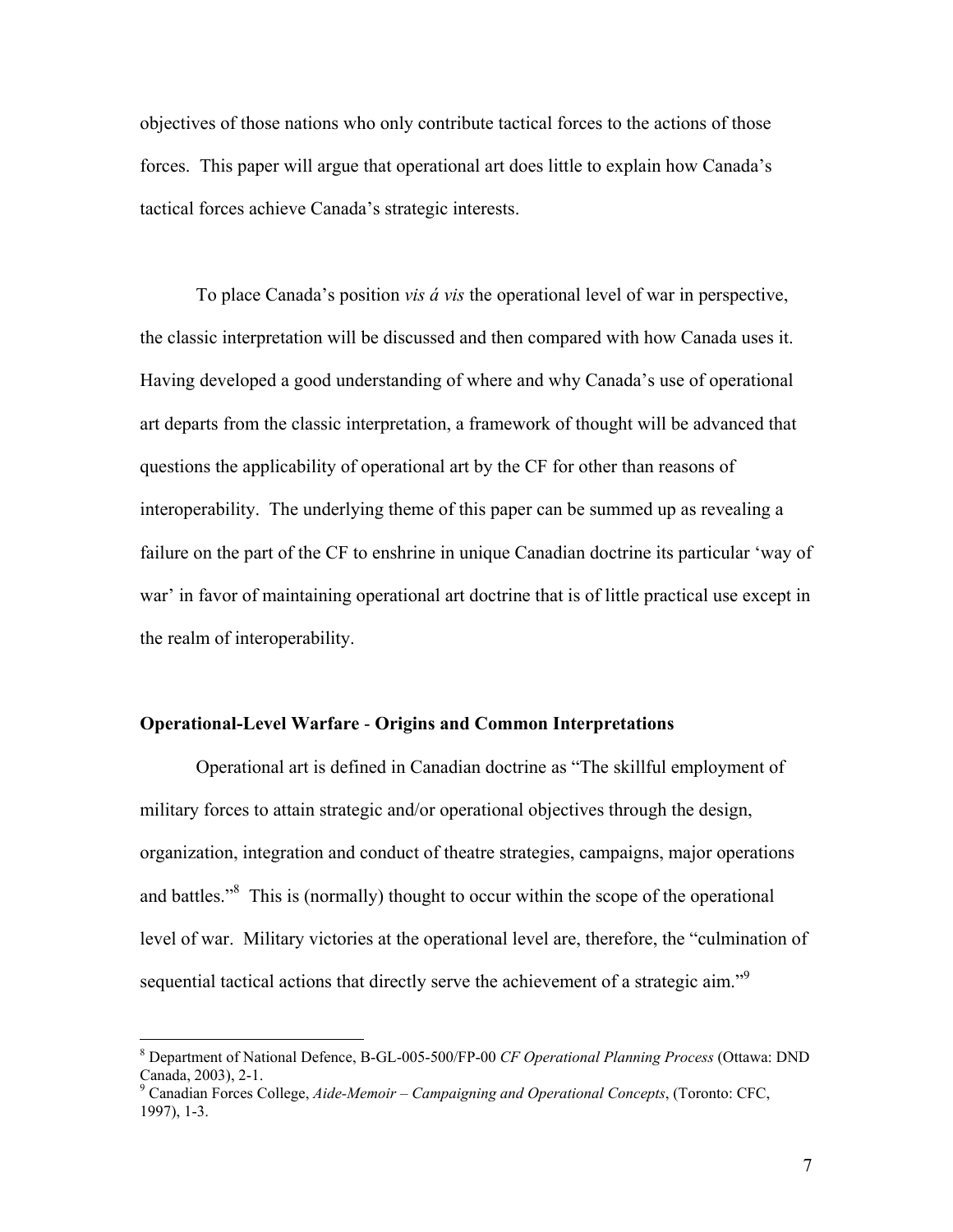Canada maintains a slight variation in its doctrine that claims, albeit somewhat of a stretch, that "[r]egardless of its size, a military force tasked to achieve a strategic objective, is being employed at the operational level."10 This important addition points to the Canadian desire to identify, and perhaps be identified with operational art and the operational level of war despite having little use for some key elements of the operational level, including campaign planning and execution. The campaign is the framework the operational-level commander uses to provide coherence and reason to sequenced tactical actions, the genius of which stems from the skillful application of operational art. This is what distinguishes classic doctrine from lesser interpretations. In classic terms, the operational level commander must clearly understand the strategic aim and how it might be met with tactical action. He must then ensure that the entire focus of the campaign is directed at achieving it. It demands the use of many tactical actions to accomplish something of significance. The commander's role is further refined in that he, as Field Marshal Montgomery stated, must "relate what is strategically desirable to what is tactically possible with the forces at his disposal. $1<sup>11</sup>$  Therefore, the operational-level commander's predominant personal role is to properly design and run the campaign employing operational art, with the operational level universally accepted as that stratum of war where campaigns are fought in the pursuit of strategic objectives. It could be argued, therefore, that unless strategic objectives demand such intense thought, planning and execution, they are perhaps not the sort of objectives that operational art is intended to achieve.

 <sup>10</sup> Department of National Defence, B-GG-005-004/AF-000 *Canadian Forces Operations* (Ottawa: DND Canada, 2000), 1-6.<br><sup>11</sup> Ibid.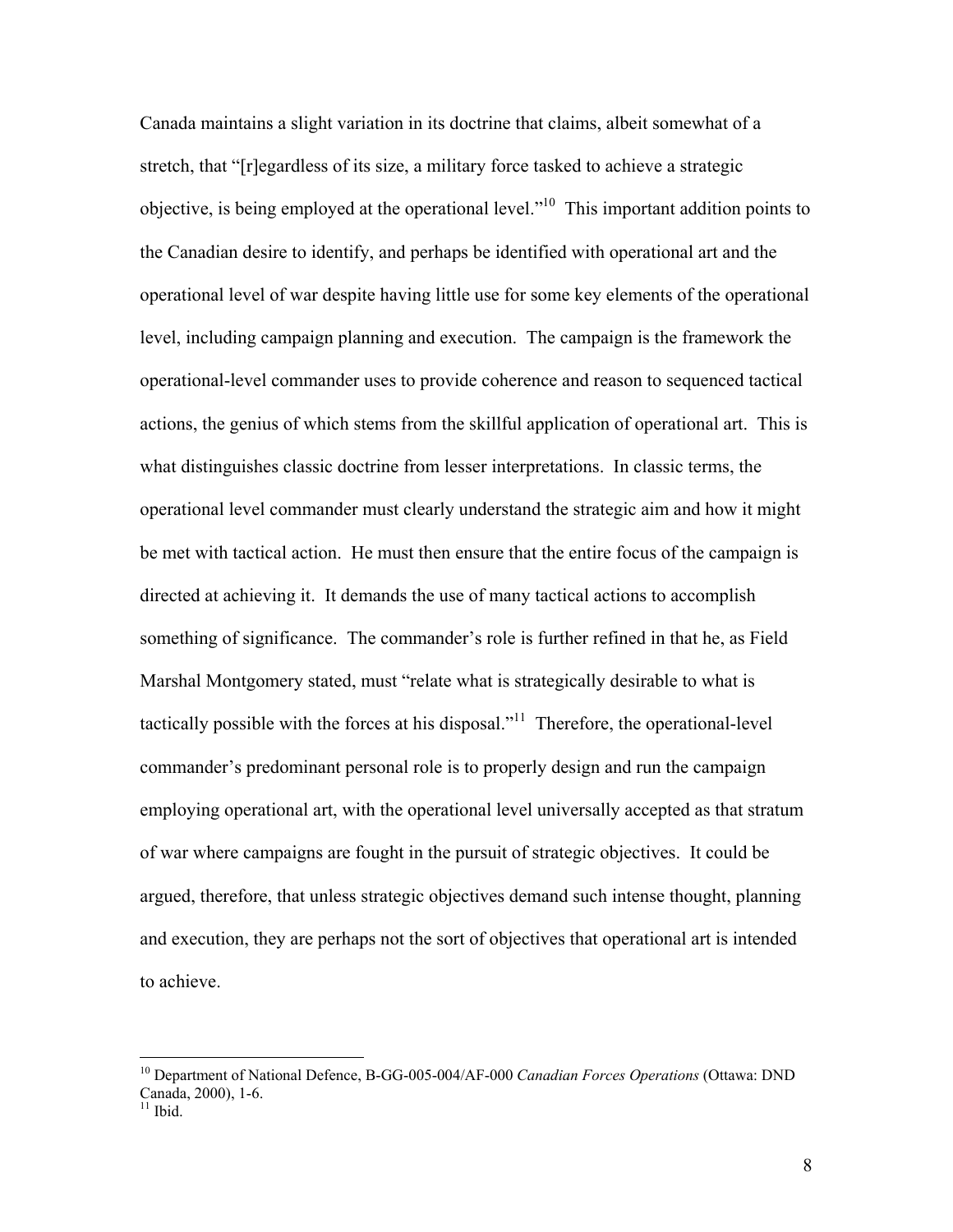There is a distinct difference between campaign planning and the operational art. "[Campaign planning] is straightforward: a systematic, analytical process of getting from here to there, along the lines of an engineer's critical path to build a bridge." $12$ Operational art, on the other hand, is less quantifiable. It has been described as "a more intuitive way of thinking, a facility to discern patterns in diversity, a continuing process rather than a finite end."<sup>13</sup> Operational art is generally considered to be a learned function, but has at times, like leadership, been seen as an innate quality or gift. Napoleon's famed ability to make decisions based on a *coup d'oeil* of the battlefield is considered by many to be a manifestation of the operational art.<sup>14</sup> Whether discussing operational art, campaign planning or the operational level in general, what becomes abundantly clear from a study of its origins is the absolute necessity for it to translate tactical achievement into strategic success. Furthermore, at its origins, strategic success was measured in terms of the state, thus campaign planning and the operational art were born of the need to serve state strategy.

At the beginning of the nineteenth century "political patterns, social patterns, technological innovation, mass armies and institutionalized hierarchical linkages between the political, strategic and tactical echelons forced an intermediate level between tactics and strategy to emerge."<sup>15</sup> Thus, the foundations of the operational level of war are

 <sup>12</sup> William McAndrew, "Operational Art and the Canadian Army's Way of War", in *The Operational Art: Developments in the Theories of War,* ed. B.J.C. McKercher and Michael A. Hennessy, 87-102 (Westport: Praeger, 1996), 87.<br><sup>13</sup> Ibid.

<sup>&</sup>lt;sup>14</sup> Clausewitz, pp100-112. The term *coup d'oeil* coined by Clausewitz and largely accepted as referring to the sort of brilliance demonstrated by Napoleon.

<sup>&</sup>lt;sup>15</sup> Shimon Naveh, *In Pursuit of Military Excellence: The Evolution of Operational Theory* (London: Frank Cass, 1997), xiv.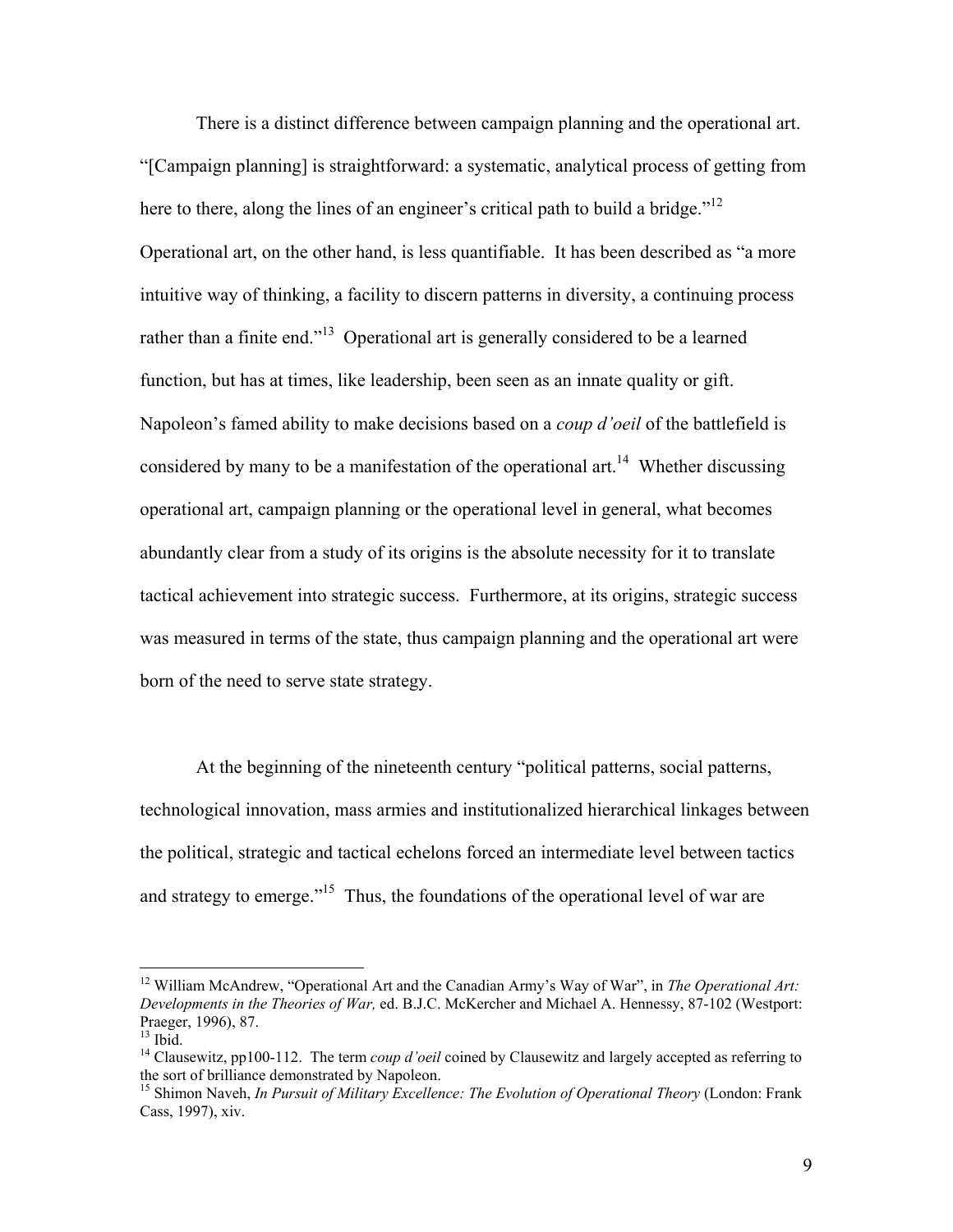Eurocentric,<sup>16</sup> stemming from the analysis of the phenomenon of war by the classic strategists Clausewitz and Jomini.<sup>17</sup> Both of these men worked to describe that 'gray area' lying between strategy and tactics. Napoleon's campaigns provided fertile ground for Jomini to coin the term "grand tactics' to describe the adroit concentration of French troops against decisive points in enemy defences.<sup>18</sup> Clausewitz used only the terms strategy and tactics, and made little room for any other interpretation, but his use of the term 'strategy' to describe major operations and campaigns, within the scope of the strategy of war but above 'battle,' indicated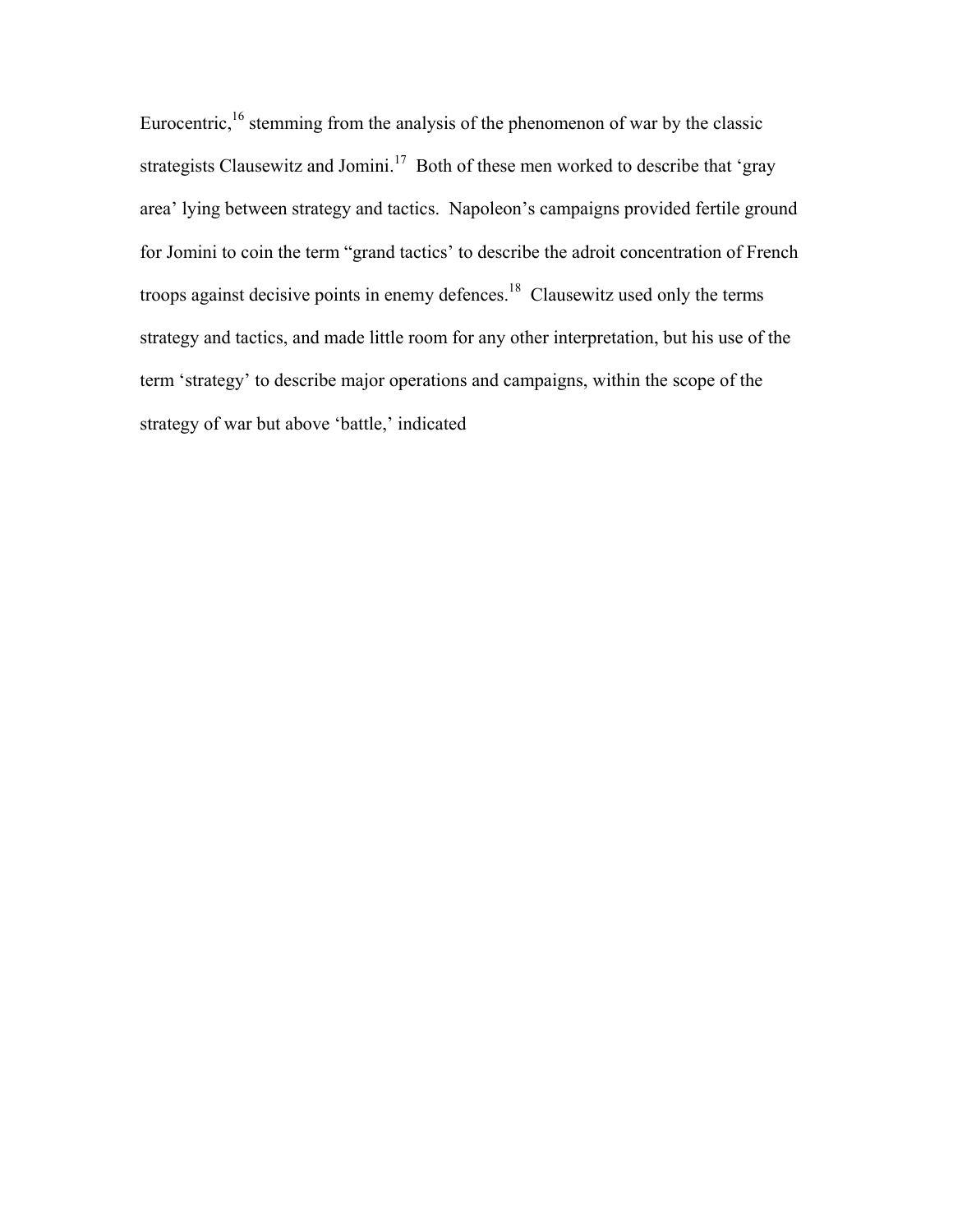of a single commander. War had not only evolved to include a series of battles, but, as an instrument of state strategy, had necessarily grouped battles into campaigns.

Germany's influence on the strategic foundation of the operational level of war cannot be understated. "[By] introducing the terms 'operational concept' and 'operational objective,' Moltke distinguished the actual conduct of the campaign from its purpose."<sup>22</sup> Schlieffen, his successor, continued in this vein. Immediately prior to World War I, Schlieffen was able to establish considerable autonomy in the 'professional' prosecution of war with minimal political interference, but in return the army was to produce results desirable to the state including a general policy of non-interference in civil society and assurances that the army would produce the results necessary to establish a functioning balance of power system.<sup>23</sup> Although controversial, and perhaps seen by some as the military gone awry<sup>24</sup>, the important lesson to be gleaned in the development of operational thought in relation to state strategy was that a *campaign* (the Schlieffen Plan) was directly connected to the strategic level in terms of achieving objectives desired by society and its leaders.

Bruce Menning's article, "Operational Art's Origins" credits much of the advancement in operational level thought to the Soviets in the 1920s and 1930s.<sup>25</sup> He

 <sup>22</sup> Colonel Michael D. Krause, "Moltke and the Origins of Operational Art," *Military Review*, September, 1990, 31 23 Michael Geyer, "German Strategy in the Age of Machine Warfare - 1914-1945," in *Makers of Modern*

*Strategy from Machiavelli to the Nuclear Age,* ed. Peter Paret, 527-597 (Princeton: Princeton University Press, 1986), 530-533.

<sup>24</sup> As discussed by Allan English, *The Operational Art: Theory, Practice and Implications for the Future* (Toronto: Canadian Forces College, 2003), 7-8. 25 Bruce W. Menning, "Operational Art's Origins," *Military Review*, September-October, 1997, 32-47.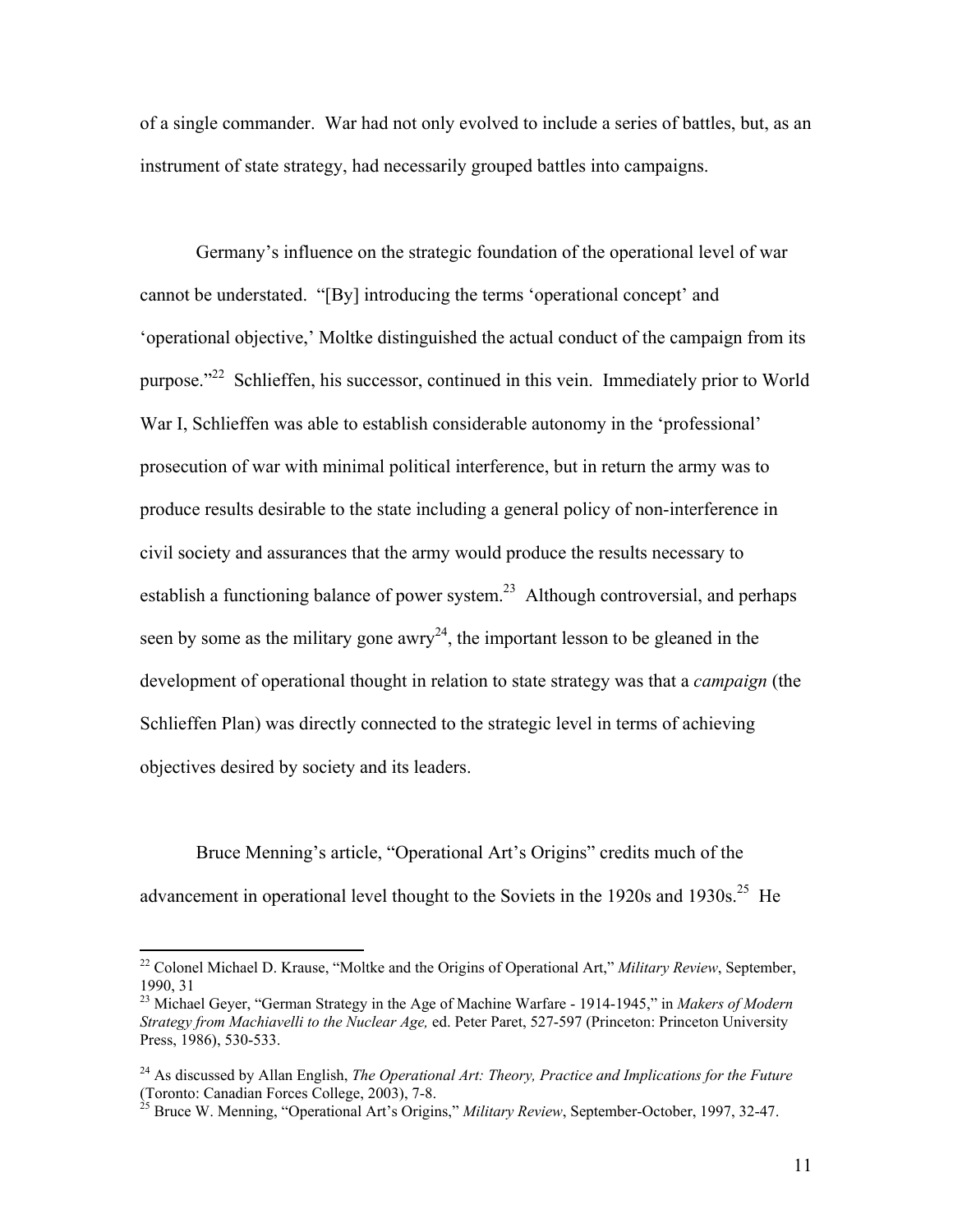attributes their intellectual 'ferment' to their appreciation of the changing factors affecting war, and that they had to adapt to be able to manage and take advantage of these factors in order to satisfy the changing strategic demands placed upon the army.<sup>26</sup> Menning's most important finding was this:

> The Soviets perceived that evolving military theory and practice had led to a situation in which the strategy of an entire nation at war had become a kind of intellectual and organizational continuum linking broad fighting front with large supporting rear. That is, strategy was what guided a nation in preparing for and waging contemporary and future war, while the conduct of operations was rapidly assuming sufficient identity to warrant attention in itself…all of which culminated in the direct application of military power for the state's goals.<sup>27</sup>

The most important advancement in operational thought was not the development of better ways to fight on a large scale, although that too was important, but in better 'linkages' to the strategic imperatives of the state. The gradual development of operational art doctrine by the United States during the Cold War was, among other things, in recognition of its value in fighting a potential enemy who employed the doctrine and in recognition of the necessity to link "higher (strategic) and lower (tactical) concerns.28 Interestingly, Menning ends with a warning that for the doctrine to "retain future significance…theorists should seek to expand and refine the limits of operational art.<sup>"29</sup>

 $^{26}$  Ibid.<br> $^{27}$  Ibid. 36.

 $^{28}$  Ibid, 44.<br> $^{29}$  Ibid, 46-47.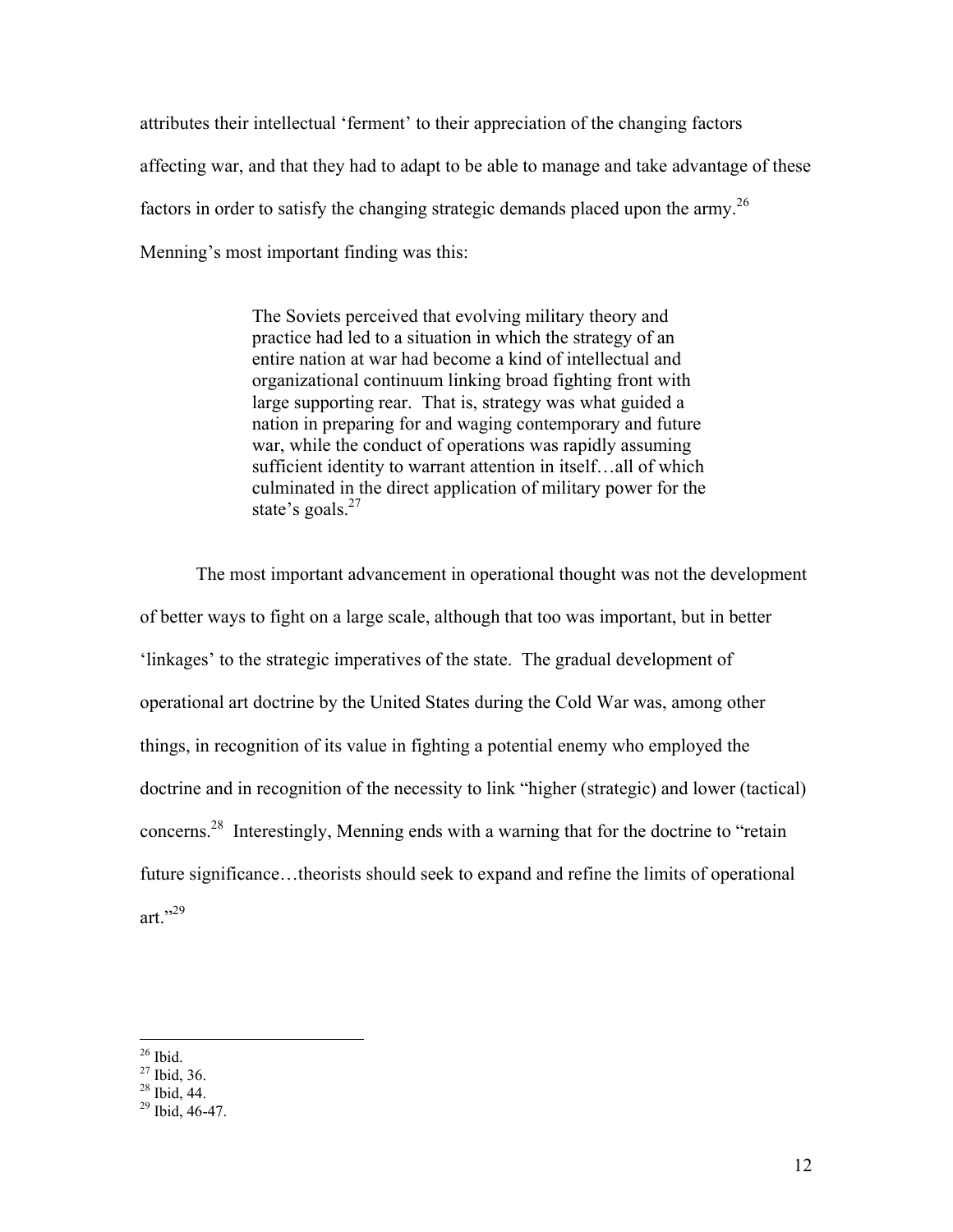And so the operational art was born, or perhaps evolved, in the crucible of state versus state warfare, where there existed a dual requirement to better organize tactics and to meet state objectives in the most direct and effective way. Thus the operational art, by virtue of its origins, serves two masters strategic and tactical. The tactical level linkage is not difficult to grasp – and is the focus of much professional education directed at perfecting armed forces' ability to manage tactical actions. The intricacies of campaign design and execution are 'trained' into the core capabilities of most NATO nation's officer corps for example. The strategic linkage is perhaps less understood and less clear. To understand this better it is worth a look at current doctrine and how a major power, namely the United States – the clear leader in the field of operational art development views the linkage.

#### **Great Powers Tool**

The primary purpose of this section is to clarify what is meant by 'strategic level of war' in relation to operational art. Although it may seem apparent, varying uses of doctrinal terminology tend to obscure or confuse precisely what 'strategy' the operational art is intended to serve. It is only through understanding the origins of operational art, as previously discussed, and then comparing current definitions using a major power as an example is it possible to clarify what or whose strategy is at issue.

Western doctrine is inconsistent in this regard. It has been put forward by Howard Coombs that "operational thought (is) the process of transforming national

13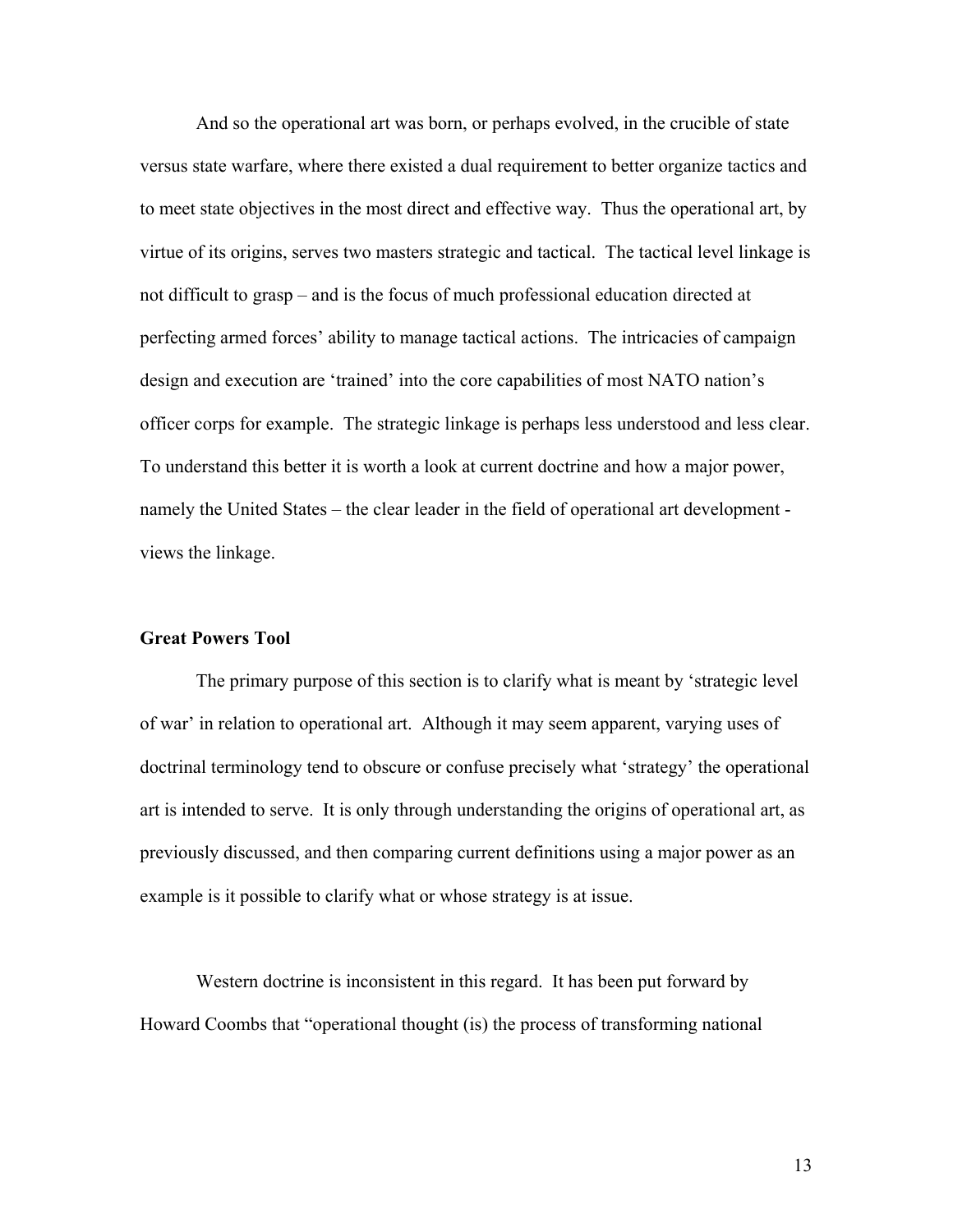policy objectives to military action..."<sup>30</sup> But the hierarchy between national strategy and the operational level is occasionally interrupted in some interpretations with the addition of 'military strategy.' Howard Coombs described the twentieth century linkage as state policy, military strategy, operations and tactics.<sup>31</sup> US doctrinal publications helped confuse the matter with the 1986 revision of FM 100-5 labeling the levels of war as military strategy, operational art and tactics, and the 1993 version re-naming them strategic, operational and tactical.<sup>32</sup> Most of the interest in the re-labeling seemed to have revolved around the change in naming the operational level (the obvious focus), with less concern for the change in the strategic naming.<sup>33</sup> But qualifying the strategic level has important implications and it must be as well defined and understood as the operational level.

At present the term strategy is used generically to describe all that occurs above the operational level, but confusion remains in that some, including Coombs, introduce the term 'theatre strategy' as lying below national policy and directly above campaigns in the operational stratum.<sup>34</sup> There are also alliance or coalition 'strategies' to contend with in some cases. It must follow, then, that theatre strategy, military strategy or any strategy governing the use of military forces, are necessary sub-sets of national strategy – a point made clear, interestingly enough, in Canadian doctrine.<sup>35</sup> The point of all this hair splitting of definitions is that in all constructs, be they alliance, coalition or independent

<sup>&</sup>lt;sup>30</sup> Coombs, "Perspectives on Operational Thought,"  $4/73$ .<br><sup>31</sup> Ibid,  $3/73$ .<br><sup>32</sup> Gordon R. Peskett, "Levels of War: A New Canadian Model for the 21<sup>st</sup> Century" (Toronto: Canadian Forces College AMSC 5 Paper, 2002), 6/34.<br><sup>33</sup> Ibid.<br><sup>34</sup> Coombs, "Perspectives...," 4/73.<br><sup>35</sup> DND, *CF Operations*, 1-4.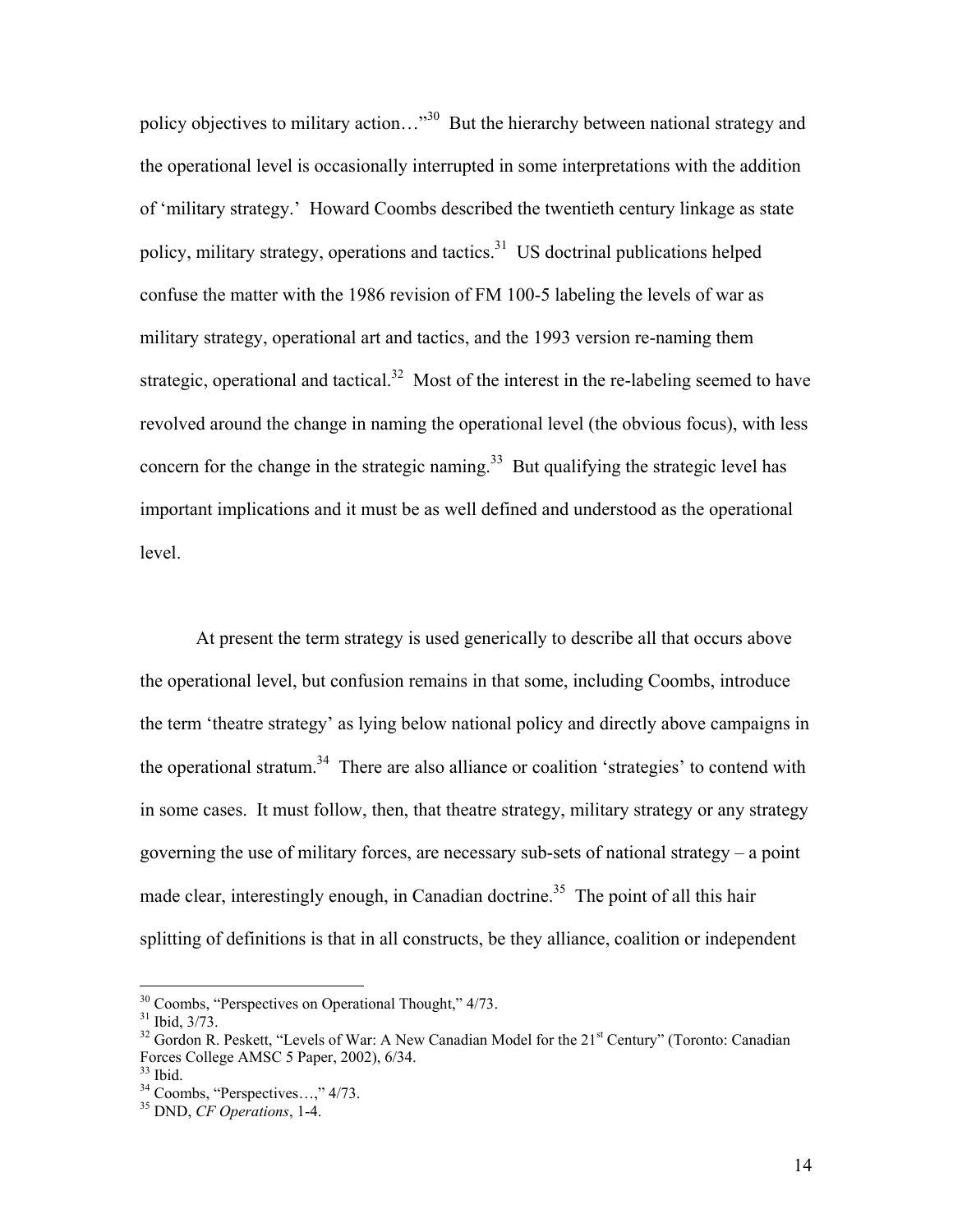operations, a practitioner of operational art is ultimately responsible to the *national* strategic level to make tactical actions meet *national* strategic objectives.<sup>36</sup> This means, among other things, that national strategy must be something that can be translated into tactical *action*. 37

The tactics-to-national strategy linkage is relatively easy to discern in the case of the US because most coalition and alliance operations in the recent past have been US led at the operational level with very direct (not synonymous with 'clear') US strategic foreign and domestic policy objectives governing the campaigning. Operations Allied Force, Desert Storm, Enduring Freedom and Iraqi Freedom are obvious cases in point, but so too was the most recent foray into Haiti. The simple fact is that US doctrinal terminology, and therefore NATO's (and Canada's), assumes the linkage of national strategy to tactics because it is US-based and the US does indeed have the benefit of being the perennial operational level 'lead' for campaign design and execution. Therefore, in alliance or coalition operations the national strategic objectives of contributing nations like Canada, who ascribe to the doctrine but do not employ it, are potentially obscured or at worst marginalized because there is no first principles link to them built into the campaign plan. Worse still, strategic objectives which demand tactical participation may be strictly political and may have very little to do with the detail of alliance or coalition strategic objectives that will be met by tactical actions over

 $36$  In the case of alliances, the idea is for national strategies to be shared, with multiple state strategies being met by a single campaign.

 $37$  This means more than the action of deployment. It is beyond the scope of this paper, but it might be worth examining how the quality of strategic doctrine impacts on operational level doctrine.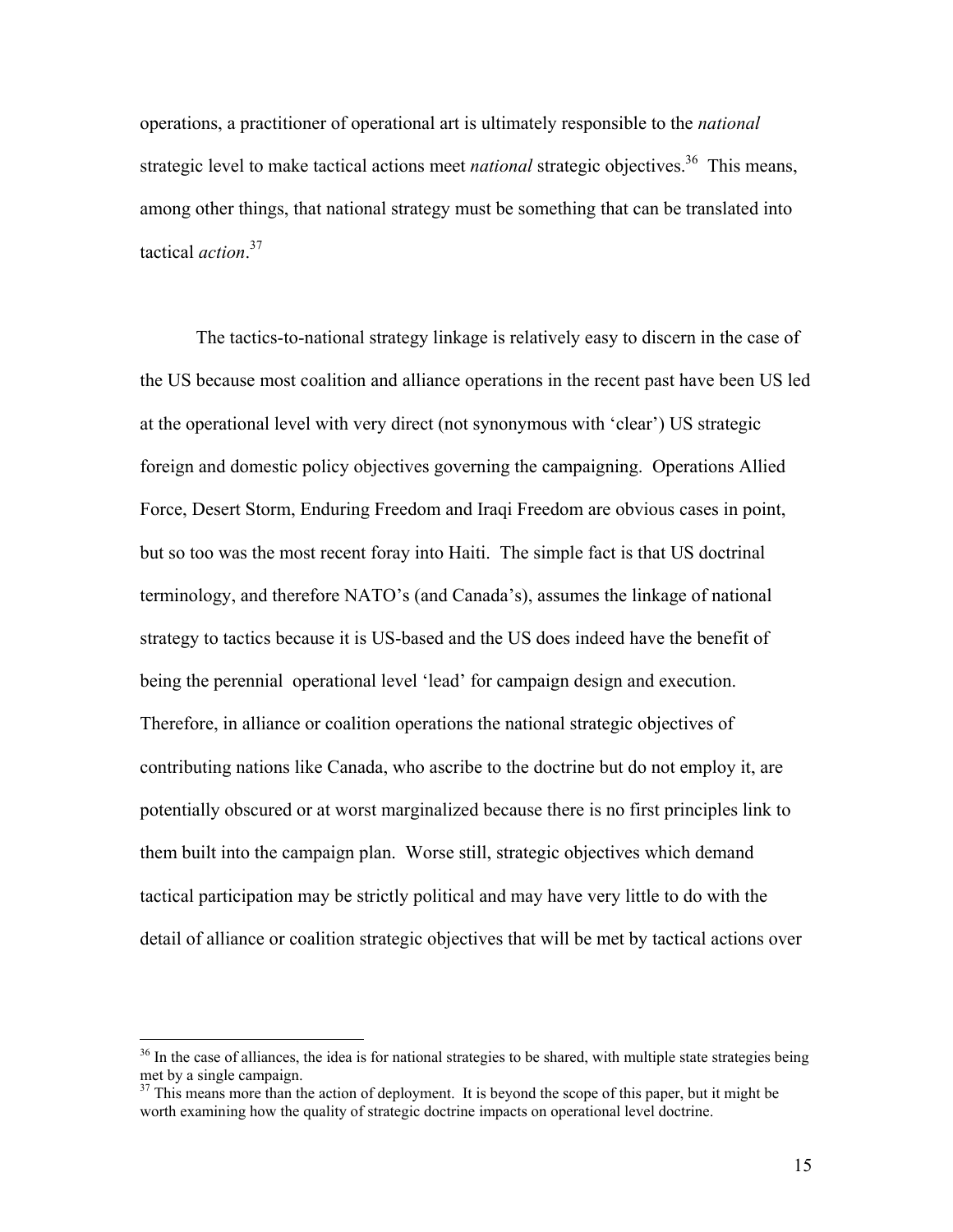the course of the campaign. One has to wonder if these are the sort of strategic objectives that defy the use of operational art, let alone worth committing lives to.

From a theoretical perspective, therefore, serving alliance or coalition strategic objectives is somewhat of an amendment to classic operational art because the entire concept was born of the need and remains based on meeting state strategic objectives. The simple addition or deletion of different types of strategy (military, theatre, alliance, or coalition) into the hierarchy does little to bridge the theoretical gap because all nations 'at war' are responsible for the tactical actions of their troops. As far as the theory and history of operational thought are concerned, *failing* to adequately link tactical action to national strategic objectives is both a technical and moral breach of considerable significance, with far-reaching repercussions, (loss of control, loss of purpose, inability to adapt to changing nature of war, disassociation from the purpose and nature of ones own armed forces and shedding blood for ill-defined reasons to name a few).<sup>38</sup> Overly prescriptive or dogmatic approaches to the divisions in the levels of war is generally discouraged and considered pedantic by modern thinkers – doctrine is merely a toolset after all – but the requirement to maintain a coherent linkage between strategic desire and tactical outcome has never been questioned as far as can be found in operational art literature.<sup>39</sup> In fact, the reverse generally holds true.<sup>40</sup> How then is the theory of operational art, and therefore the requisite linkage to a nation's tactical actions, translated

<sup>&</sup>lt;sup>38</sup> A conclusion drawn from the stimulus driving the development of operational thought in pre-WW I Germany, the post WW I Soviet Union and post-Vietnam United States.

<sup>39</sup> For more on this perspective see Martin Dunn, "Levels of War, Just a Set of Labels?" *Research and Analysis: Newsletter of the Directorate of Army Research and Analysis,* no. 10 (Australia: 1996) available on-line from http://members.ozemail.com.au/~dunnmj/issue10.htm ; Internet; accessed Sep 2004.

<sup>&</sup>lt;sup>40</sup> This statement is based on a complete review of US, NATO and Canadian doctrine statements.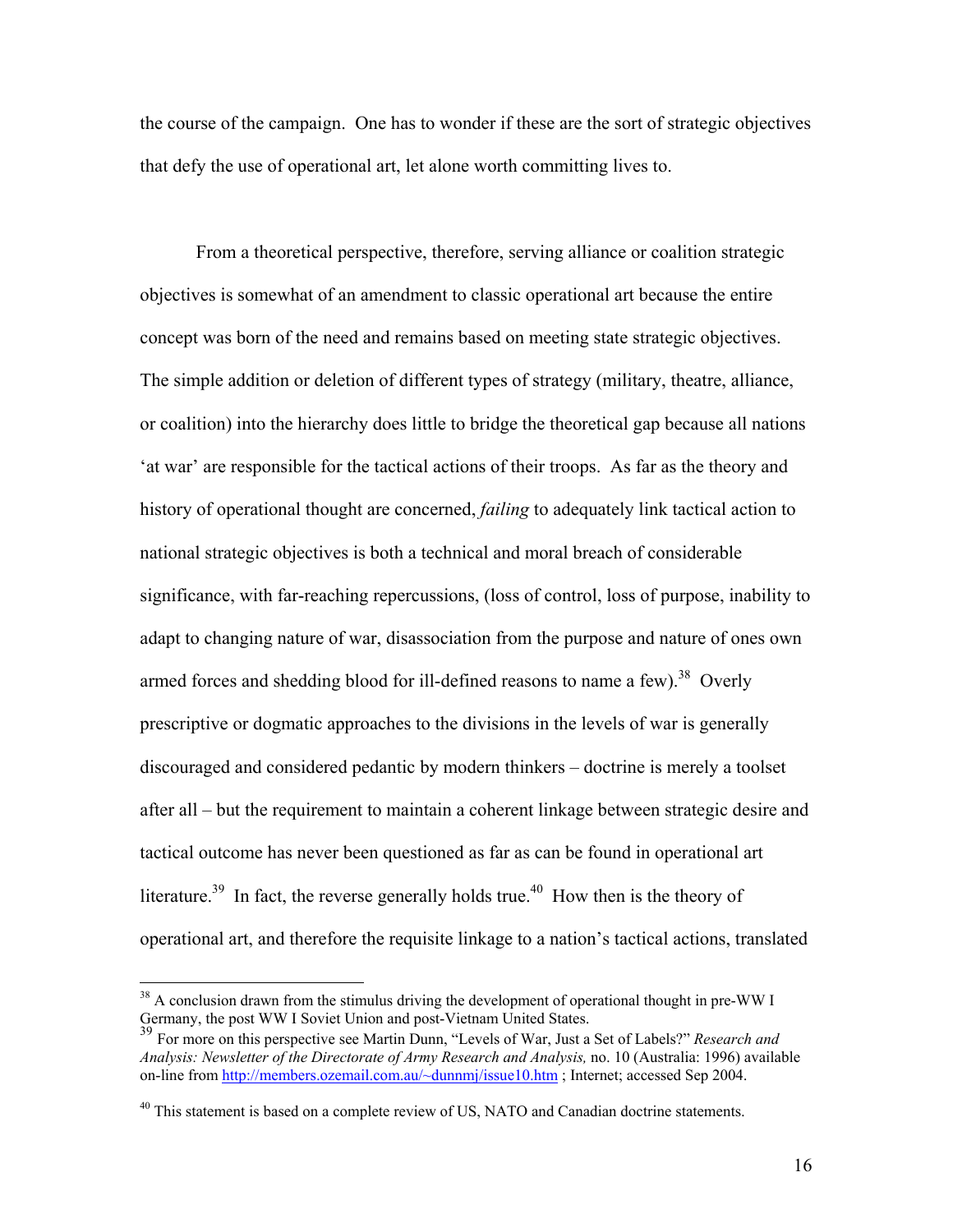into use by other than the very few nations who are able to practice it in the pure sense? The answer thus far has been to 'fill in' the continuum by adopting the doctrine virtually as written despite not really being able or inclined to practice it. This has value in terms of interoperability with the US for example, but interoperability is not the sole factor governing the generation of doctrine. The military understanding and practice of linking tactical actions to national strategic objectives risks being relegated to *ad hoc* decisionmaking and issue management if foundation doctrine is concerned only with interoperability. Canada is a case in point.

## **Contribution Warfare – Operational Art Eclipsed**

Most Canadian military historians would agree that Canada's historical contribution to defence and military issues has been made more or less irrelevant by virtue of Canada's propensity to reside, comfortably or not, under the protective wing of a benevolent major power. France, Britain and now the United States have all played a role in dulling Canada's strategic senses in the defence and security domain. Doug Bland, Allan English, Desmond Morton and a host of others all conclude in one form or another that Canada routinely deploys forces absent a well-define national self interest at stake other than to be seen to be involved.<sup>41</sup> Although this paper's scope is limited to a discussion of the operational level of war in Canada, the nature of Canadian military

 <sup>41</sup> Douglas Bland, *Chiefs of Defence* (Toronto: Canadian Institute of Strategic Studies, 1995); Allan <sup>D</sup> English, *Understanding Military Culture – A Canadian Perspective* (Montreal and Kingston: McGill-Queen's University Press, 2004); Desmond Morton, *Understanding Canadian Defence* (Toronto: Penguin Books, 2003). The authors mentioned will pardon the rather broad conclusion drawn here based on their work. The intent is to draw attention to Canada's strategic condition and perhaps even her strategic reality, not condemn it – although some would probably support the condemnation. The particular notion of irrelevancy in relation to the US is drawn from Desmond Morton, *Understanding Canadian Defence,* 209.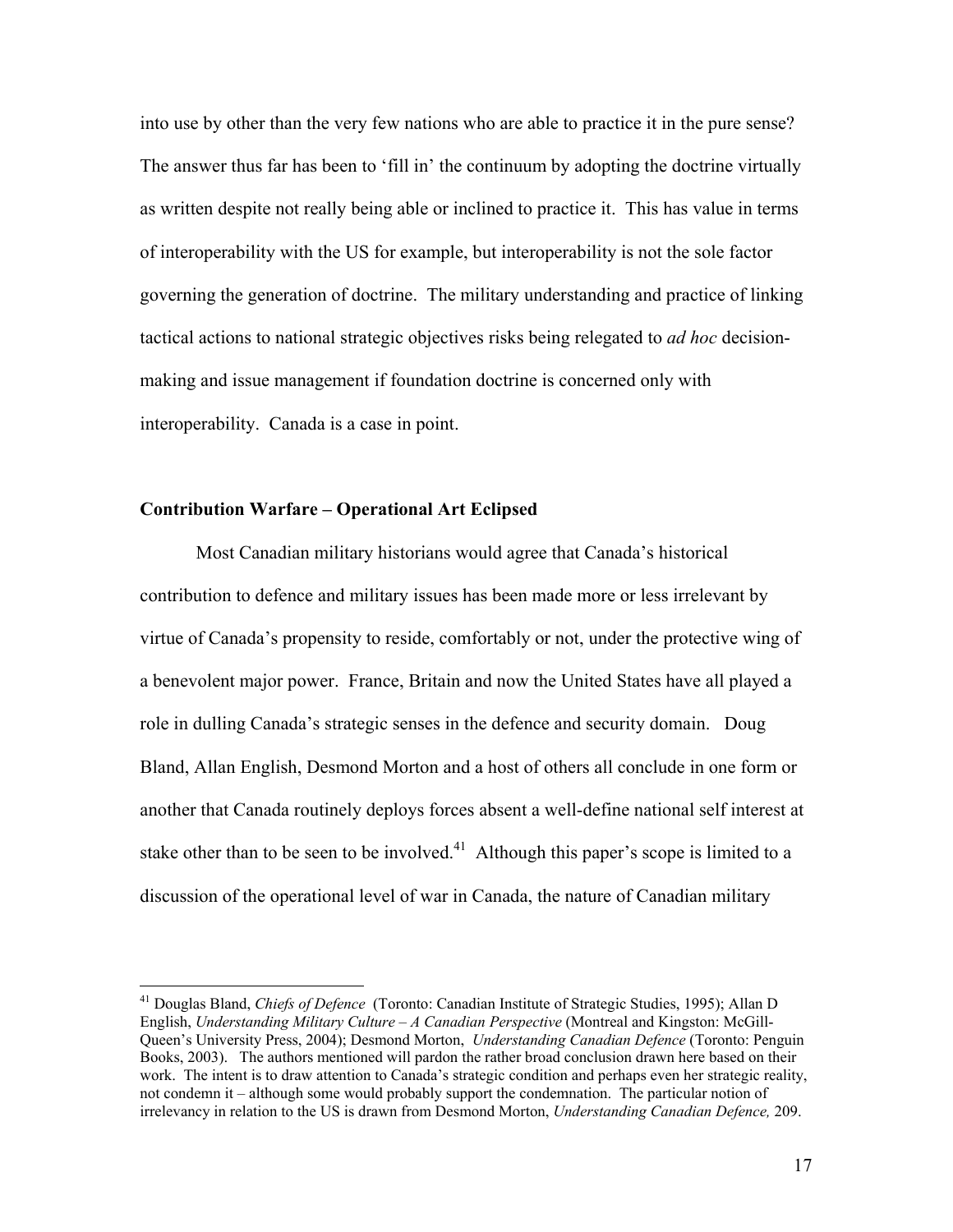strategy or perhaps the lack thereof, is central to the discussion for no other purpose than to highlight the tenuous foundation upon which operational thought in Canada is based.

As so eloquently put by William McAndrew, discussion of the operational level of war in Canada would make a "commendably short chapter."<sup>42</sup> This is so for perhaps no other reason than Canada has never taken full responsibility for running (and therefore the outcomes of) an overseas theatre of operation; preferring or relegated to a supporting role in providing Canadian blood and treasure to shared strategic objectives. No direct Canadian tactics to strategy link – no Canadian operational level. But how can this be? Tactical actions by Canada's forces *have* met Canadian strategic aims. Canadian tactical actions *have* had strategic impact, both in Canada and on Canada's behalf external to the country. If operational art doctrine holds true, Canadian strategic objectives were met by someone other than a Canadian practicing operational art. In over one hundred years of 'contribution warfare,' *shared* strategic objectives must have been coincidentally so close to Canada's own self interests that the mere presence of Canadian tactical forces, regardless of who employed them and the methodology used to achieve strategic outcomes, is all it took to meet Canada's strategic objectives. The one exception may be in the realm of peacekeeping, where the focus is very much at the tactical level, but one could argue that in the case of peacekeeping, tactical behavior is more the issue at the strategic level, not tactical action.<sup>43</sup> Is this the nature of 'contribution warfare?' If so, the

<sup>&</sup>lt;sup>42</sup> William McAndrew, "Operational Art and the Canadian Army's Way of War," 87<br><sup>43</sup> The 'strategic corporal' concept has reached pop culture proportions in Canada and is as much a

reference to behavior while deployed as it is actions while employed. This may be due to the idea that avoiding political embarrassment could be Canada's overarching strategic objective.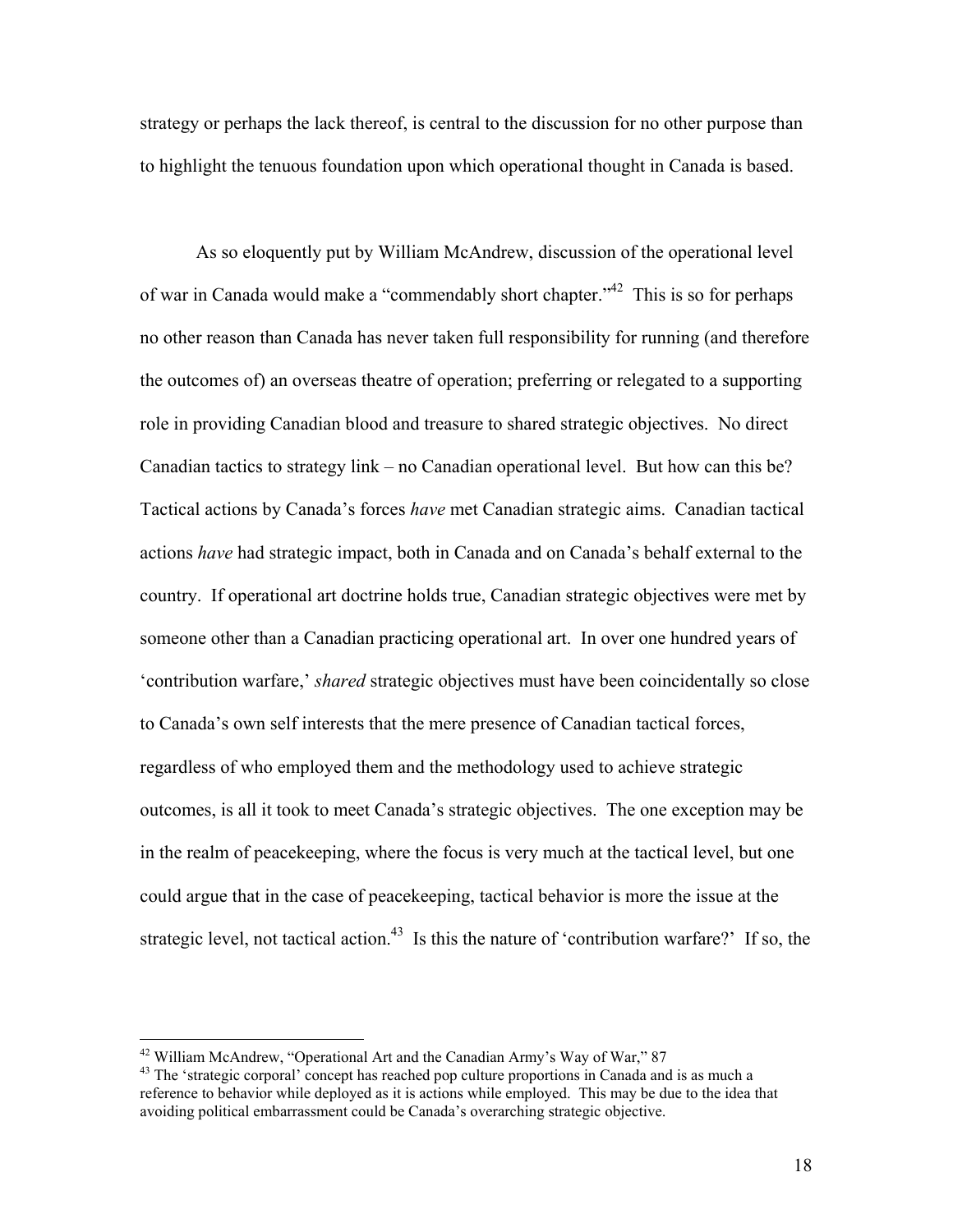classic form of operational art does not seem to apply even though tactical actions appear to be meeting Canada's strategic goals.

The official Canadian interpretation of operational art can be found in Canadian doctrine. This proves instructive because the doctrine is nearly identical to US and NATO interpretations, but it has been 'Canadianized' in small ways to account for the need to explain how it is we see ourselves at the operational level while actually contributing to someone else's operational design. The CF defines strategy as "the sole authoritative basis for all operations<sup>"44</sup> and goes further stating it "determines the conduct" of military actions."<sup>45</sup> The doctrine is careful to articulate the shared nature of strategy by stating that "[t]he strategic level of conflict is that level at which a nation *or group of nations* determines national or *alliance* security objectives...<sup>46</sup> The contrast with the US definition of strategy is minimal, but the US makes very clear the fundamental link to national interests by stating, "[t]he combatant command strategy is thus an element that relates to both US national strategy and operational activities within the theater.<sup> $347$ </sup> Although the US acknowledges the inclusion of others by referring to alliance or coalition objectives, there is an obvious expectation that the US strategic level will be serviced directly by an American officer practicing operational art. At the strategic level, Canadian doctrine seems to place less emphasis on fundamentals that point to the need to

 <sup>44</sup> DND *Canadian Forces Operations*, 1-7. 45 Ibid.

<sup>&</sup>lt;sup>47</sup> United States, Joint Chiefs of Staff, *Joint Publication 3-0 Doctrine for Joint Operations* (Washington: DOD, 2001), Chapter II Para 2. Available on-line at http://jdeis.cornerstoneindustry.com/; Internet; accessed September 2004. This part of the doctrine is reinforced by a formalized process of consultation between the operational level commander and the President.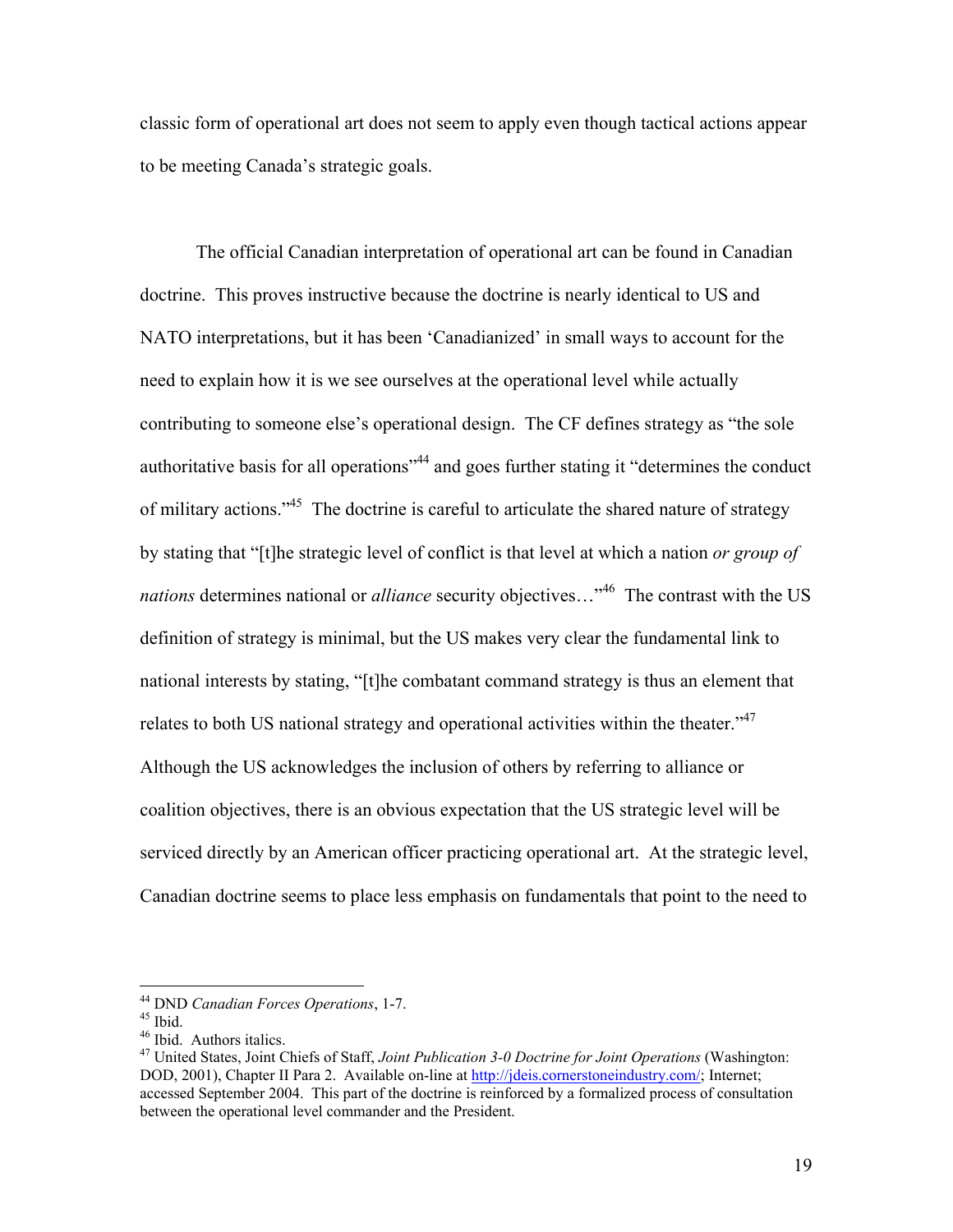use operational art to meet objectives, with more emphasis placed on aspects of strategic control and authority.

This is perhaps even more pronounced at the operational level. The Canadian definition of the operational level of conflict bears resemblance to US doctrine save for two aspects: a qualifying statement that stresses "[r]egardless of its size, a military force tasked to achieve a strategic objective, is being employed at the operational level of war,<sup>348</sup> and an interesting twist in the definition of operational art emphasizing that it is first and foremost a skill that translates strategic *direction* into operational and tactical action.<sup>49</sup> Both of these subtle differences from US doctrine stem from Canada's role as a contributor and not an employer of forces. Although US joint doctrine acknowledges that "[a]ctions can be defined as strategic, operational, or tactical based on their effect or contribution to achieving strategic, operational, or tactical objectives,"50 it does not try to carve out or rationalize a particular reason for operational art to exist in the absence of classic campaigning. Moreover, the Canadian emphasis on translating strategic *direction* into tactical action versus the more widely accepted notion of operational art as the "attainment of strategic *objectives*" (NATO)<sup>51</sup>, "converting strategic *objectives* into tactical actions" (UK)<sup>52</sup>, and "achieving (sic) strategic *goals*," (US)<sup>53</sup> indicates a more urgent need for the Canadian strategic level to maintain control in the absence of a more classic linkage to Canadian tactical forces via the operational art.

<sup>&</sup>lt;sup>48</sup> DND, *CF Operations*, 1-5/1-6.<br><sup>49</sup> Ibid, 3-1.<br><sup>50</sup> United States, Joint Chiefs of Staff, *Joint Publication 3-0*, Chapter II Para 2.<br><sup>51</sup> NATO, Military Agency for Standardization, AJP-01(A) – *Allied Joint Doctrine* 

<sup>53</sup> United States, Joint Chiefs of Staff, *Joint Publication 3-0 Doctrine for Joint Operations*, Chapter II, Para 2.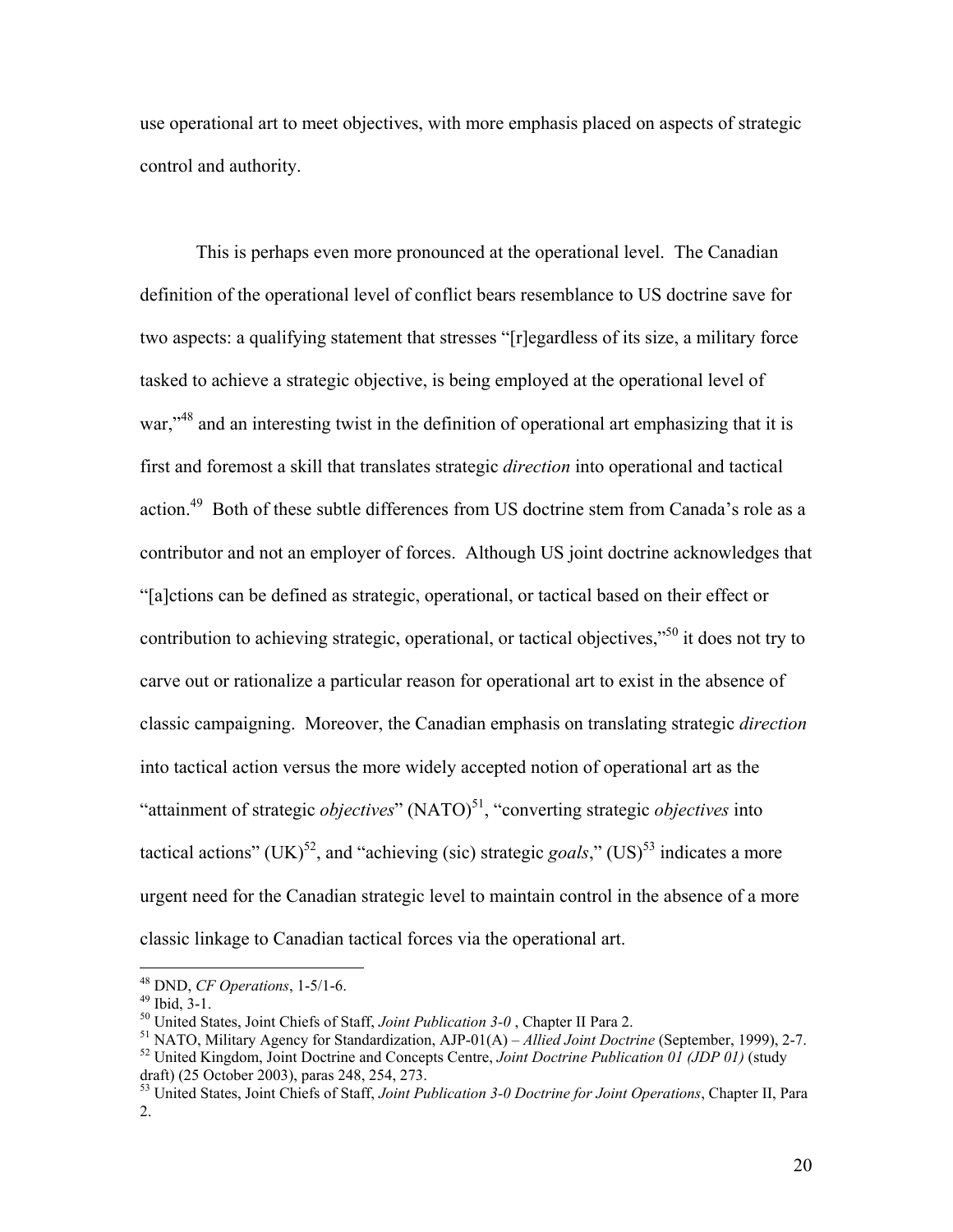Admittedly, picking apart definitions can be tiresome and ultimately of little use if pursued too dogmatically. The purpose of the preceding analysis was to highlight some qualitative differences in Canadian doctrine that point to Canada's role as a contributor of tactical forces and not an employer of them through the operational level of war. What becomes apparent is that Canadian doctrine tries to do two things simultaneously. First, it contains all the elements of classic doctrine based primarily on the US model as a means to ensure, *inter alia,* that Canadian doctrine (and therefore the Canadian contribution - be it units or individuals) is interoperable with the US and other major defence partners. Second, it modifies classic doctrinal statements to allow for the operational level of war to exist in the Canadian sense; even where there is little chance of true operational level influence in the conduct of major campaigns and operations and more likely a direct strategic-to-tactical interface to preserve strategic interests. The problem is that even the most liberal interpretation of operational art does little to explain how the CF conducts operations.

Others have expressed doubts about how far classic operational level doctrine can be taken and retain any practical use. Colonel K.T. Eddy noted in his 1992 *Canadian Defence Quarterly* article that "Canada has no equivalent to a unified Commander-in-Chief, an appointment essential to the application of the operational level of war in the American scenario."<sup>54</sup> He concludes that "operational level doctrine...must have legitimate relevance to the nation's needs…Our concepts and doctrine must, of course, be

 <sup>54</sup> K.T. Eddy, "The Canadian Forces and the Operational Level of War," *Canadian Defence Quarterly*, April, 1992, 23.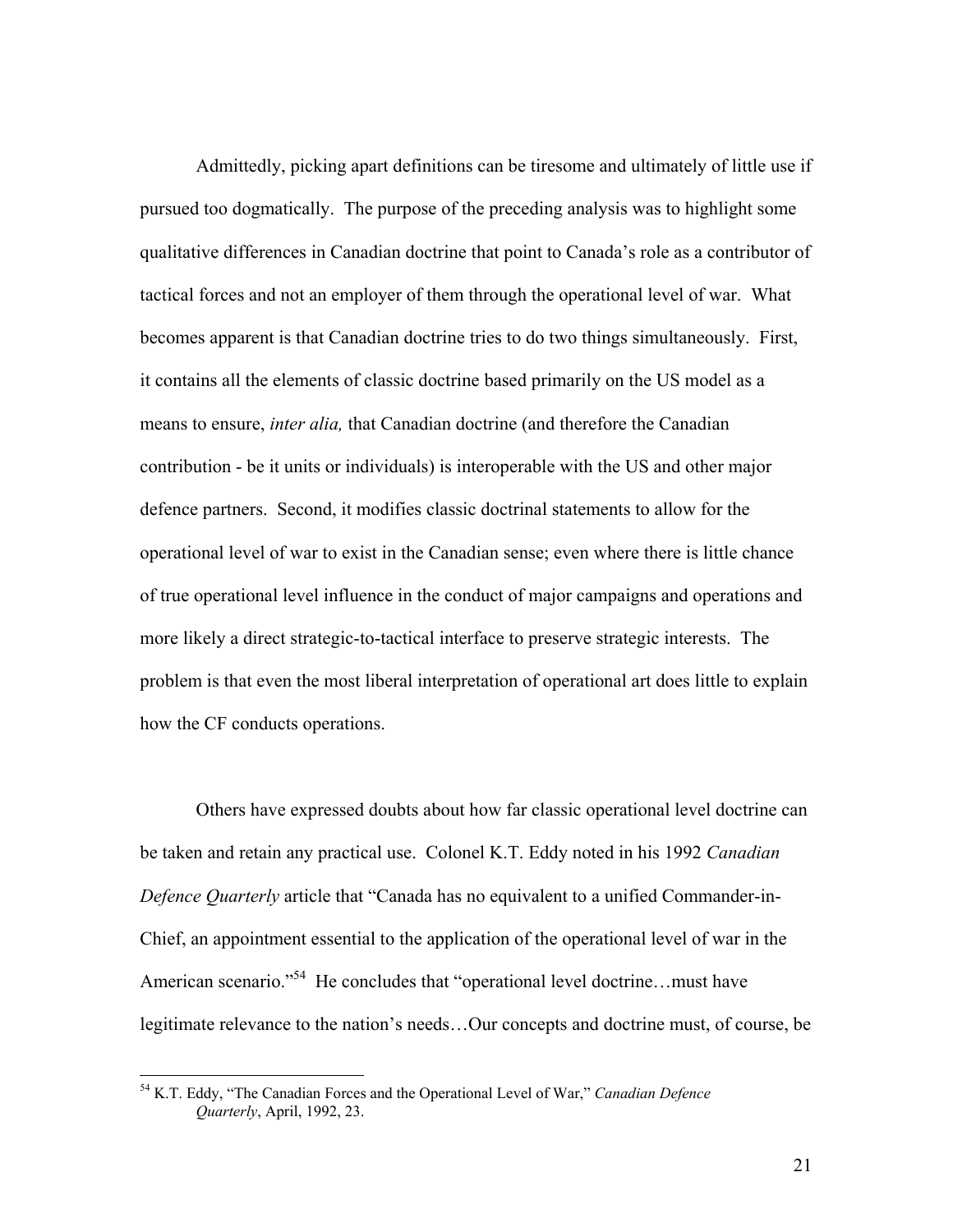consistent with uniquely Canadian policies, and must reflect decision-making procedures at national political as well as military levels."<sup>55</sup> John English warns, "[g]iven that operational art originally sprang from the maneuver of large formations, it also remains to be seen whether it can be profitably applied by small armies in pursuit of strategic objectives. To attempt to relate the concept to everything from internal security to peacekeeping, drug wars and more may invite muddle."56

The problem, it would seem, is that the doctrine is useful to know and practice when deployed within an alliance or coalition where 'senior' partners practice operational art, but it does not reflect how the CF does business – even in its 'Canadianized' state. Adherence to the classic interpretation of operational level doctrine demands a top-down approach to planning and force structure/force generation decisions. Once established, strategic objectives drive a process that determines the number and nature of tactical forces required, and how those forces might be organized and tasked to meet them. This is the root utility of operational art, and a certain indicator that it is being practiced. Canada, on the other hand, approaches things differently. The force generation process is based largely on what is available to send, with strategic objectives linked more to the participation of the CF rather than their performance in attacking decisive points and centres of gravity to achieve a strategic outcome of use to Canada or its allies.<sup>57</sup> This is not to say that the participation can be of low quality, or that is does not contribute to 'the

<sup>&</sup>lt;sup>55</sup> Ibid.<br><sup>56</sup> John English, "Operational Art...," 20.

<sup>&</sup>lt;sup>57</sup> Colonel J.I. Fenton, *Hail to the Chief: Strategic Command of the Canadian Forces* (Toronto: Canadian Forces College NSSC 1, 1999), 1-16.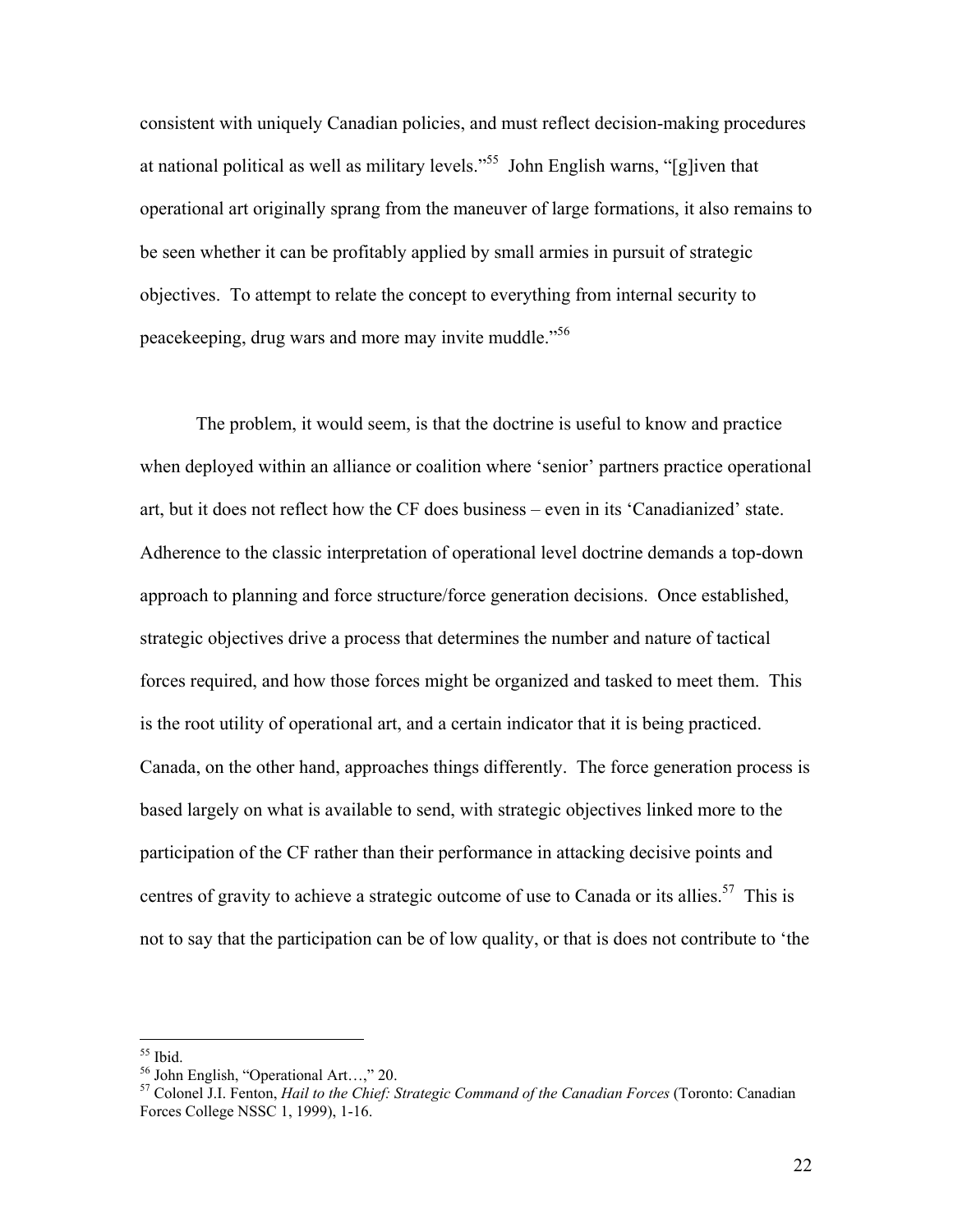greater good,' it simply means that Canadian strategic objectives are being met at the strategic and tactical levels without use of operational level doctrine and thought.

The Operation Apollo Lessons Learned Staff Action Directive provides useful insight and proof of Canadian awkwardness with regard to the operational level of war. Before proceeding into the specifics it is worth noting why this particular operation was singled out for a case study. First, due to the deployment of a Canadian Joint Task Force and headquarters into a warfighting campaign that was attacking an enemy of immediate concern to Canada, Op Apollo was more likely to stimulate pure operational level practice than most other CF m ssions to date. Second, sufficient material is available discussing issues *a propos* this subject. And third, political interest and guidance was of sufficient quantity and transparency to allow one to draw conclusions with regard to its relationship to operational art in achieving it. An analysis of the Staff gives clues as to the nature of the Canadian 'way of war' and how it departs from classic operational level doctrine.

The first indications of a departure from classic doctrine can be found in the military mission statement "the CF will contribute to the elimination of the threat of terrorism by contributing the Canadian Joint Task Force South West Asia to CINC CENTCOM in support of the US led campaign against terrorism, in order to protect Canada and its allies from terrorist attacks and pr  $\qquad$  uture attacks."<sup>58</sup> The mission was to allocate forces to CINC CENTCOM, and only he would determine if their actions

 <sup>58</sup> DCDS, *Operation Apollo Lessons Learned Staff Action Directive* (Ottawa: Annex B to 3350-165/A27, April 2003), B-2/41.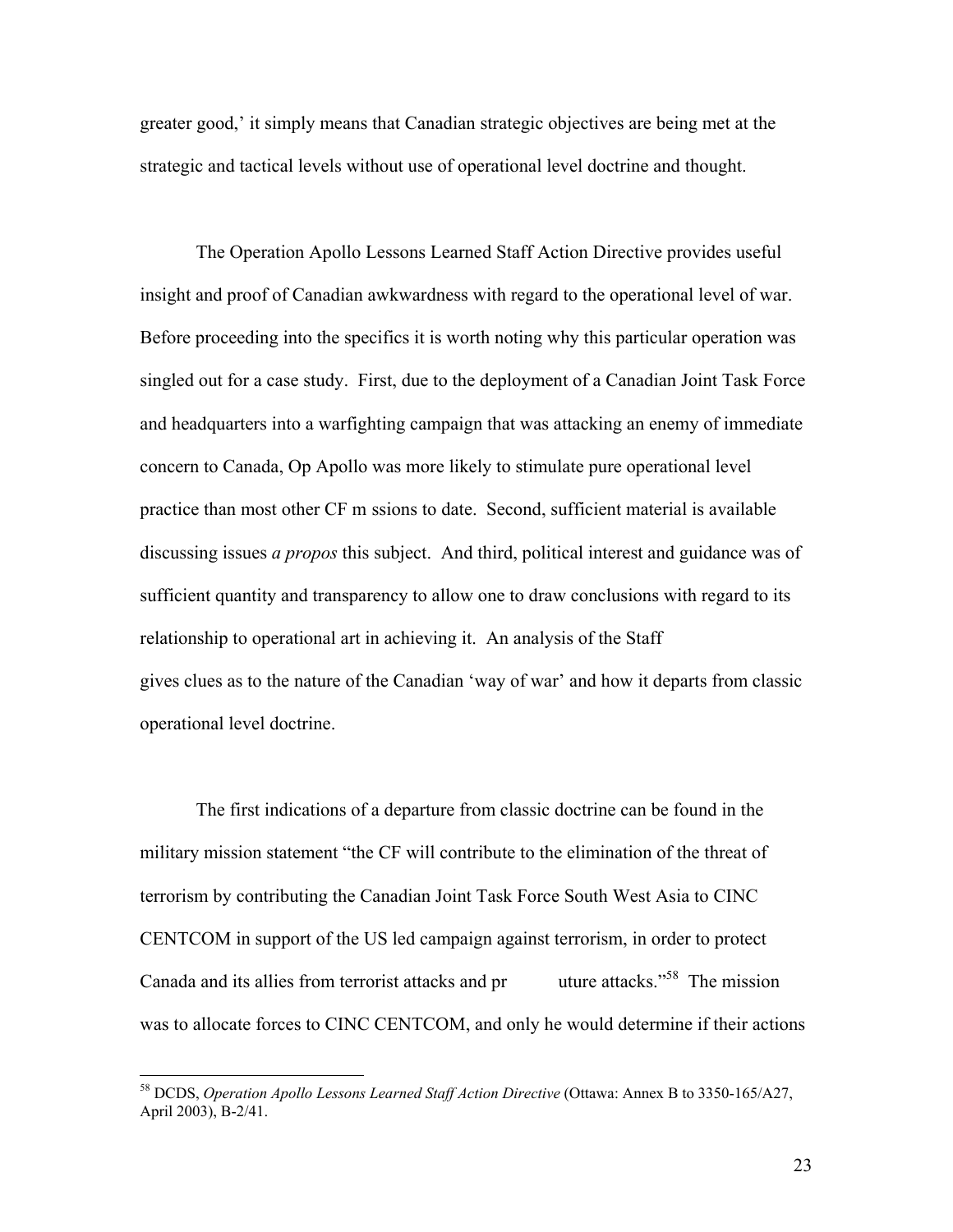would protect Canada and prevent future attacks. It is difficult to find operational art or the potential for a Canadian to exercise it within this mission. The Staff Action Directive concludes that the "primary objective (of strategic planning) was to be seen to be helping the US…"59 The overall evaluation was that the Canadian contribution was effective with tactical forces having earned "accolades" from alliance commanders. <sup>60</sup> Clearly, Canada would seem to have met its political and military strategic objectives by making the strategic decision to 'contribute,' while relying on the tactical forces in theatre to close the loop. One may conclude, therefore, that it is only at the strategic and tactical levels that Canada must focus to meet strategic objectives in 'contribution warfare.' One may also conclude that the 'middle level' – that is to say elements that are neither tactical nor based in NDHQ – does not function in the realm of operational thought, but rather as a facilitation mechanism to allow the strategic and tactical levels to function adequately. This is useful and legitimate, but is not characteristic of operational art in the classic sense.

Further evidence of operational thought eclipsed by the demands of strategic control appears throughout the strategic planning phase of Op Apollo. The Staff Action Directive is roundly critical of how force generation decisions were taken based on 'readiness to deploy' factors without detailed consideration of strategic context and tactical tasks.<sup>61</sup> For example, the 3 PPCLI Battle Group was not properly structured for its operational task, nor was it offered with a particular strategic plan in mind other than

 <sup>59</sup> DCDS, *Staff Action Directive*, B-5/41. 60 Ibid, B-3/41. 61 Ibid, B-8/41.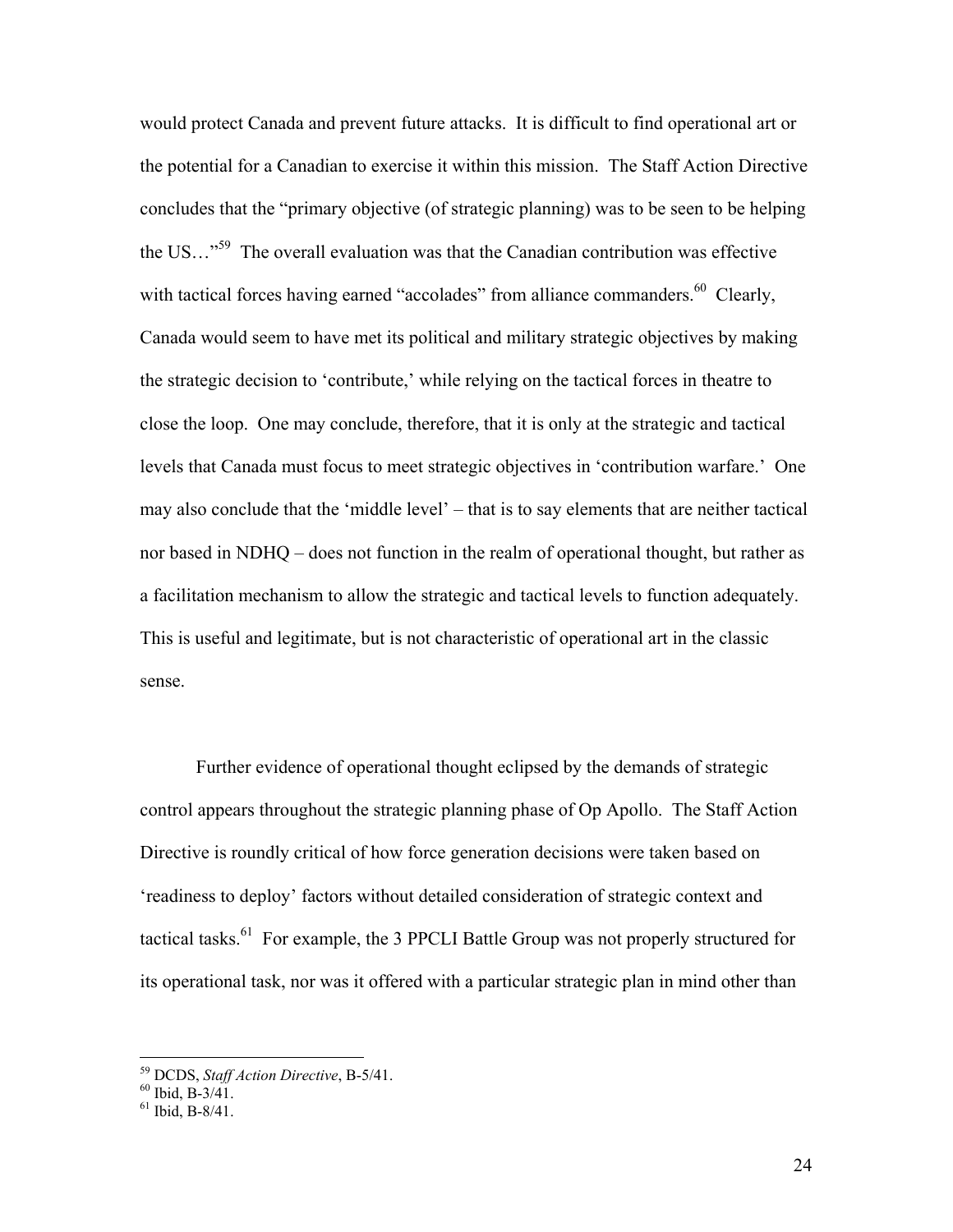an efficient means of deployment.<sup>62</sup> The planning emphasis was to 'be seen to be doing something' which meant getting the Battle Group on the ground with no real operational level imperative(s) connecting the Battle Group's capabilities to strategic objectives. Are we so short on strategic purpose, and so long on strategic control, that tactical presence automatically meets strategic objectives? With no particular objective really at stake in terms of tactical achievement, does it matter what is deployed; only that it is deployed? This would seem to be the case with the Battle Group, with the obvious conclusion that operational art factored little into the equation.

The final element worthy of note is the purpose of the command and control structure of Op Apollo. Although the Staff Action Directive equates the Commander Canadian Joint Task Force South West Asia (COMCJTFSWA) with the operational level, the key concerns of his post revolved around the national command function and 'operational supervision' on behalf of the strategic level. $^{63}$  The national command function is primarily concerned with issues of support and administration, but the key factor from the strategic perspective was the maintenance of liaison with the (US) operational level headquarters.<sup>64</sup> There is little indication that the purpose of Canada's 'operational level' command and control structure was to serve any other function than to represent the strategic level while effecting appropriate support to tactical elements. Most matters of immediate impact on mission success, such as rules of engagement, targeting and liaison were determined at the strategic level. The Canadian JTF Commander was positioned to aid the flow of information from Tampa, but was often not

 $62$  Ibid.

 $^{63}$  Ibid, B-14-51 to B-15/41.<br> $^{64}$  Ibid.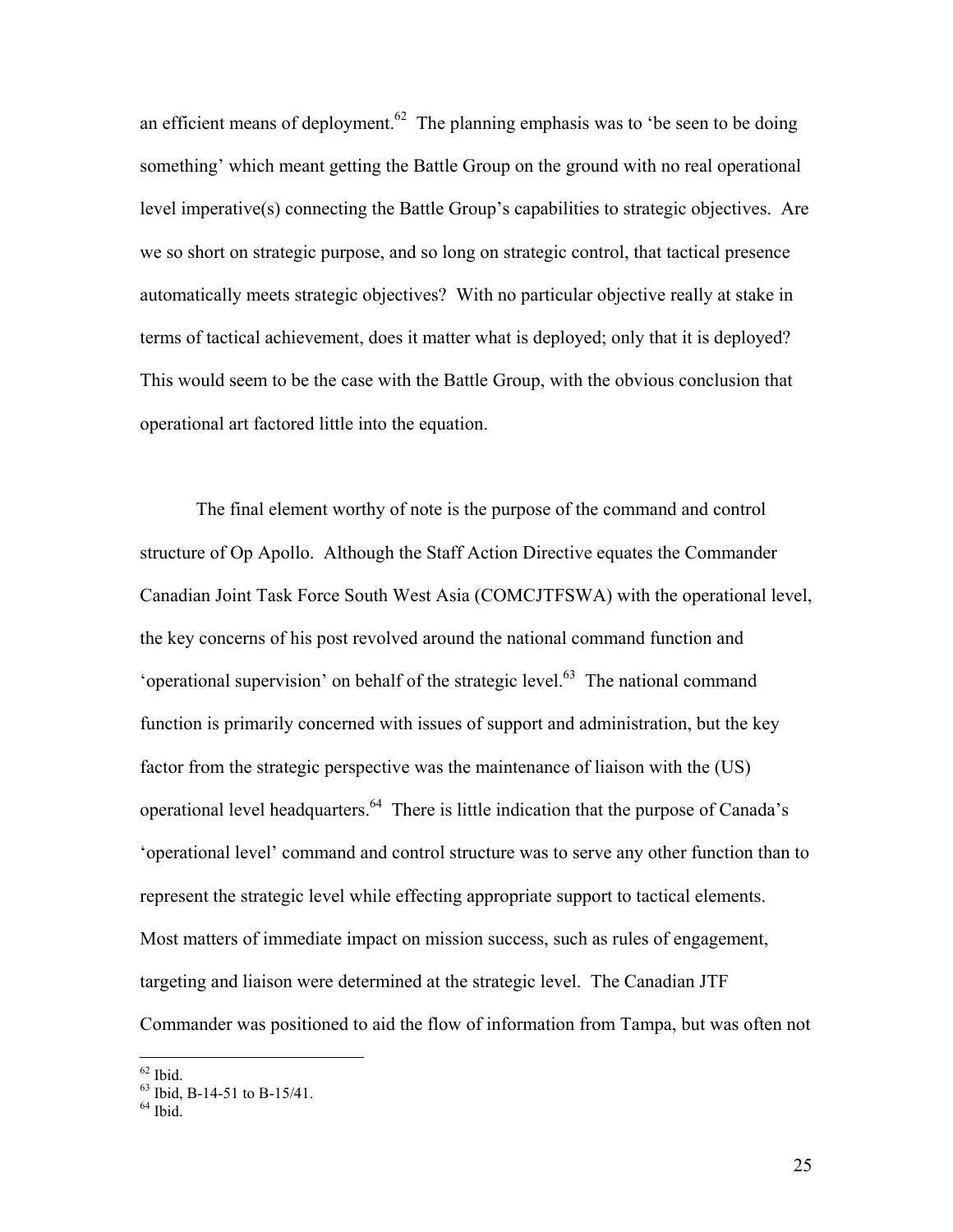adequately postured to intercede at the tactical level. The priority for the 'off-shore' Canadian command in Op Apollo was to effect strategic control and supervision in concert with NDHQ. Thus the 'shape' of the Canadian way of war from this example would seem to be in the form of strategic control over tactical forces, with all other command architecture supporting that aim. During Op Apollo, strategic control issues eclipsed the practice of operational art by the Canadian task force commander.

In *Lifting the Fog of War*, a paper discussing command and control issues stemming from Op Apollo, BGen Gosselin questions whether "the role of the Canadian operational level commander, as envisaged in current joint doctrine, is not about to fade away."<sup>65</sup> Moreover, BGen Gosselin has made it clear that often the only method a Canadian task force commander has to align tactical actions with strategic direction is by invoking a national veto on tactical actions - and even then this must meet with strategic concurrence.66 The challenge, it would seem, is not to focus on developing better operational level functionality, but to perfect (and accept) the strategic link to Canadian tactical forces such that the operational level function ceases to be an impediment in the Canadian context.

<sup>&</sup>lt;sup>65</sup> BGen Gosselin, "Lifting the Fog of War During Expeditionary Operations: Protecting Canadian Interests Through Robust Command and Control Structures" (Toronto: Canadian Forces College Paper, June 2004),

<sup>&</sup>lt;sup>66</sup> BGen Gosselin interview, Toronto: Canadian Forces College, 30 September 2004. In the interview BGen Gosselin re-stated a position he took in a presentation to AMSC 7, and gave permission for its inclusion in this paper.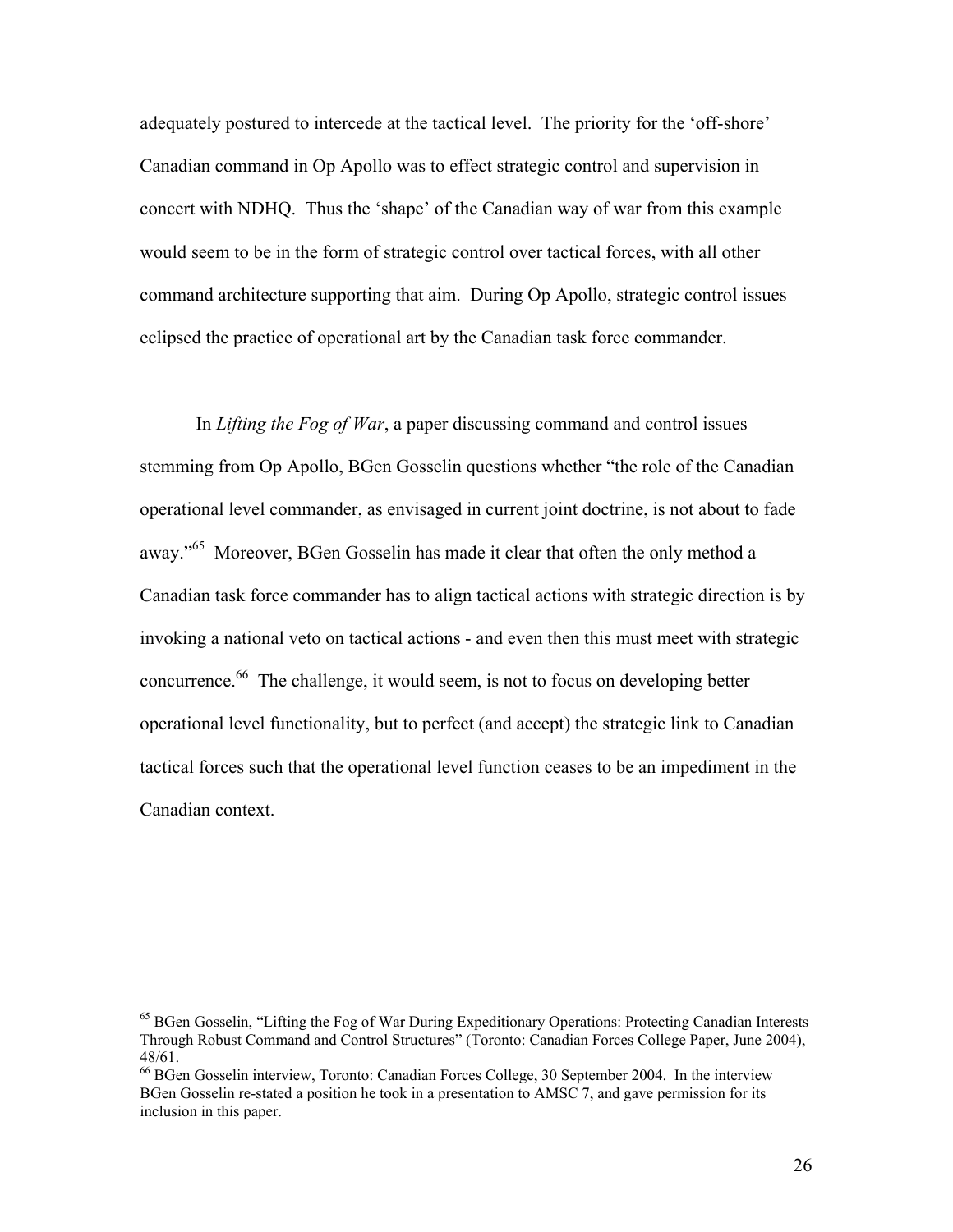## **Concluding Material - Change the Rules**

What we have come to know as operational art in the Canadian context are actually the mechanisms and processes employed by the strategic level to exert influence on tactical actions such that the Canadian contribution to allied efforts is acceptable first to Canadians (read government) and then to Canadian military partners. This is an entirely reasonable approach given that Canadian strategic objectives are less concerned with Canadian tactical outcomes and more concerned with the political advantages of being seen to participate.<sup>67</sup> The bottom line is that Canadian actions at the tactical level are routinely tallied as assets in-theatre as opposed to outcomes achieved. This is markedly evident by the manner in which the CF accounts for its tactical performance in terms emphasizing deployment and presence in operations.<sup>68</sup>

Thus the nature and perhaps even the existence of operational art in Canada are in doubt. Sustainment and influence of tactical forces are the key factors in contribution warfare, not operational design. Operational-esque decision-making, (in essence protecting Canadian interests not pursuing them), is a responsibility shared between the strategic and tactical levels, with go-between agencies like Canadian joint task force headquarters acting as a facilitation mechanism. There is no discernable "middle level of

 $67$  It is important to note that Canada derives considerable benefit from such a shared approach in that, using this logic, all tactical actions whether Canadian or allied contribute to the achievement of Canadian strategic objectives. If by participating Canada encourages others to do so, and the cause is deemed to meet Canadian values and objectives, then one could argue that the strategic mission is accomplished.

<sup>&</sup>lt;sup>68</sup> Both the 2002 Departmental Performance Report and the 2002 CDS Annual Report to Parliament, for example, focus on CF contributions of assets to Op Apollo and not tactical outcomes rolled up to meet Canadian strategic objectives. Available on-line http://www.cds.forces.gc.ca/pubs/anrpt2002/apollo\_e.asp. http://www.vcds.forces.gc.ca/dgsp/pubs/rep-pub/ddm/dpr2003/dpr-2a2\_e.asp. Internet; accessed September 2004.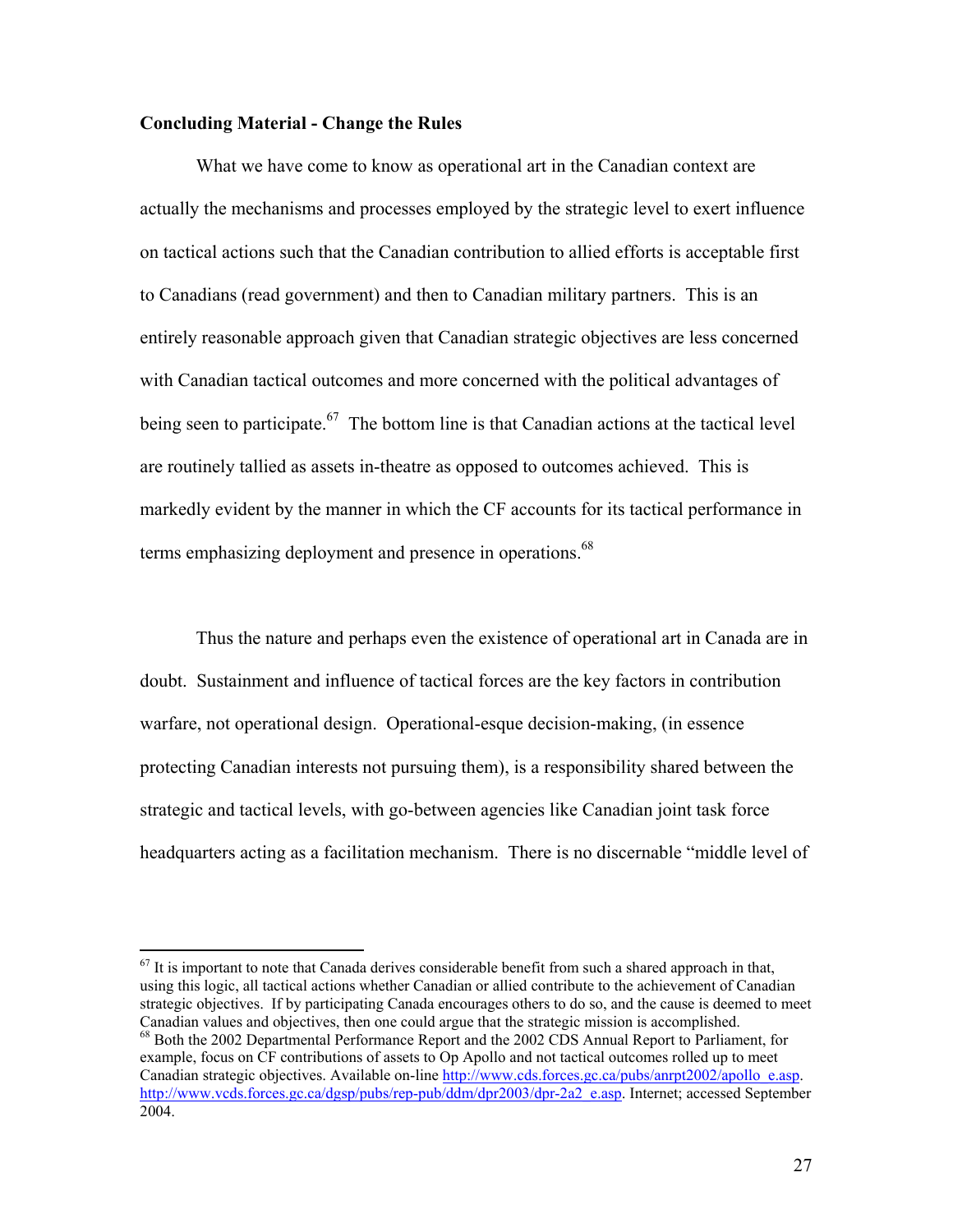thought and action"69 The Canadian context is close to Edward Luttwak's description of primitive tribes for whom "the tactical, operational and strategic must coincide for all practical purposes" and who "cannot suffer a tactical defeat that is not also strategic, nor...develop a method of war that is more than a tactic."<sup>70</sup> This might highlight the unfortunate fact that Canadian operational thought is too often placed in the context of those nations whose politics and doctrine must make room for the operational art to be strategically successful.

Recall the thesis of this paper stipulates that the CF doctrine on operational art does little to explain how Canadian tactical actions meet Canadian strategic objectives. Canadian strategic objectives that focus on contributions prevent a clean line of thought and action from the strategic through operational to tactical levels. Most doctrinal statements indicate that the operational level is where tactical actions are synchronized. In the Canadian context this occurs at the tactical level. Doctrine also stipulates that the operational level is where tactical resources are managed and marshaled to achieve strategic ends. In the Canadian context this occurs primarily at the strategic level. There is precious little room, therefore, for operational art in terms of thought and action. Moreover, the Canadian chain of command invests the CDS with all the power and responsibility associated with the operational art – and this power has rarely if ever been delegated to a commander outside of NDHQ. So, if operational art is not practiced, and it explains little about how Canadian tactical actions meet Canadian strategic objectives,

 <sup>69</sup> Edward N. Luttwak, *Strategy: The Logic of War and Peace* (Cambridge: Harvard UP, 1987), 91. 70 Ibid, 92.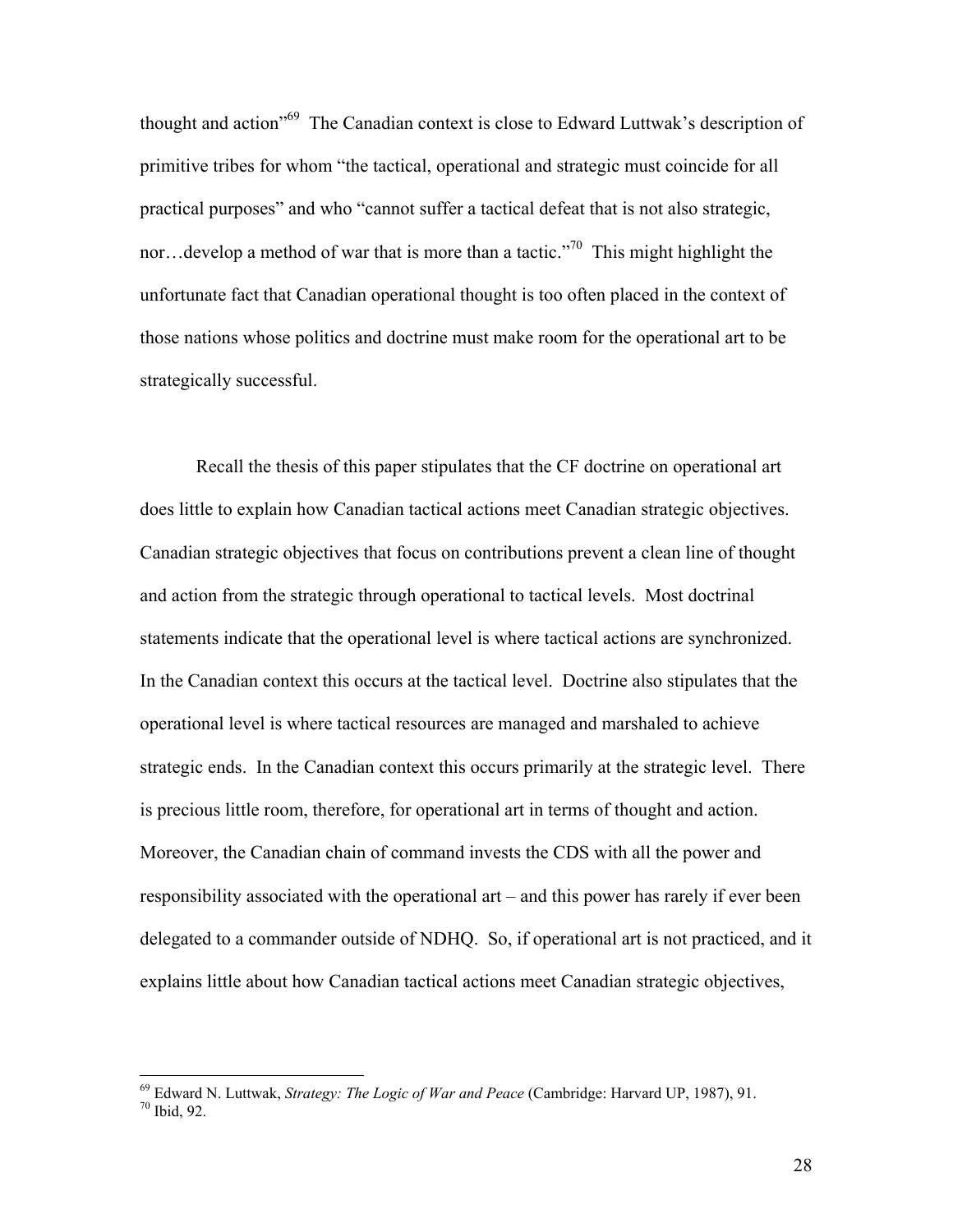why does it figure so prominently in Canadian doctrine and professional development – to the exclusion of any useful national substitute?

The answer of course is that CF officers must be able to practice it when 'contributed' to alliance or coalition headquarters, and they must recognize it when performing a liaison function. There are very few other instances where it might be of use. Any domestic operation requiring that degree of thought would likely be very closely controlled at the strategic level (as it was for the Oka operation), and Canadian history would seem to indicate no chance of pure operational level action external to Canada. Recalling again K.T. Eddy's prescient words, "[o]perational-level doctrine …must have legitimate relevance to the nation's needs…Our concepts and doctrine, of course, must be consistent with uniquely Canadian policies, and must reflect decisionmaking procedures at national political as well as military levels.<sup> $271$ </sup> If this is so, an effort ought to be made to formalize the CF's 'non-use' of operational art with as much emphasis as is given to the formalization of classic doctrine.

Dr Allan English has indicated that the 'Canadian military way' was to change under crisis conditions.<sup>72</sup> Although he was referring to CF ethos and the military position in society, the same could be said of operational matters. Crises forged new command and control arrangements throughout the 1990s, and crisis bred a closer strategic-tactical relationship during Op Apollo. Rather than wait for a new crisis to stir up original thought in managing the "compression" in the levels of war, it may be opportune to do it

 <sup>71</sup> K.T. Eddy, "The Canadian Forces and the Operational Level of War," 23. 72 Allan D. English, *Understanding Military Culture – A Canadian Perspective* (Montreal and Kingston: McGill-Queen's University Press, 2004), 97.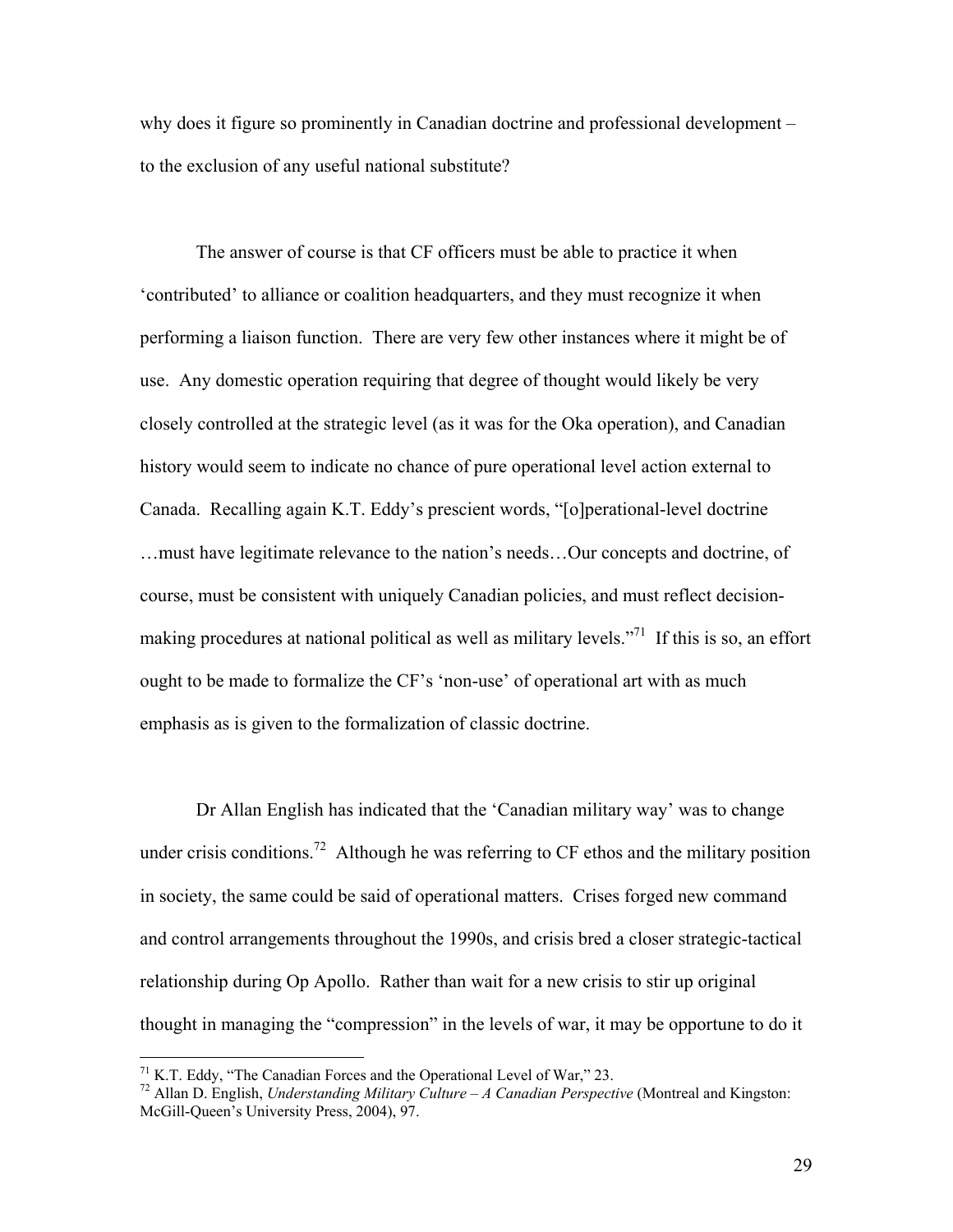now. The trends would seem to point to more strategic interest in tactical action(s), more demand for strategic control and decision-making in the tactical realm, more connectivity, more situational awareness, and so on. The reverse, it would seem is also true. Although tactical commanders rarely appreciate 'intrusions' into their domain by the strategic level, if their actions are frozen for want of strategic input, it behooves them to be as closely connected to the strategic level as possible. Perhaps a re-defined way of war for Canada would acknowledge the fact that operational art is practiced only at the strategic level in Canada, and thus we ought to focus on achieving effective strategic command of tactical forces.

This paper commenced by demonstrating that the origins and principle purpose of operational art were to link a state's strategic objectives to the tactical actions of its forces as well as provide compelling coherence to how major operations were conducted. As operational thought evolved, it became exclusively the domain of major powers – whose strategic objectives could be achieved by tactical action – and of less use to smaller powers relying on contributions of tactical forces to meet their strategic aims. Yet Canada, whose military strategic objectives are met through contributions to alliances and coalitions, has embraced operational level doctrine without a formalized alternative that respects Canada's 'way of war.' Canadian doctrinal terminology referring to the operational level is often used in a sloppy or inaccurate manner. In Canada the operational level has become that which is neither tactical nor NDHQ-based strategic. Consequently, the evolution to immediate strategic control of tactical forces has not occurred - but that, it seems, is where Canada must go to achieve Canadian strategic

30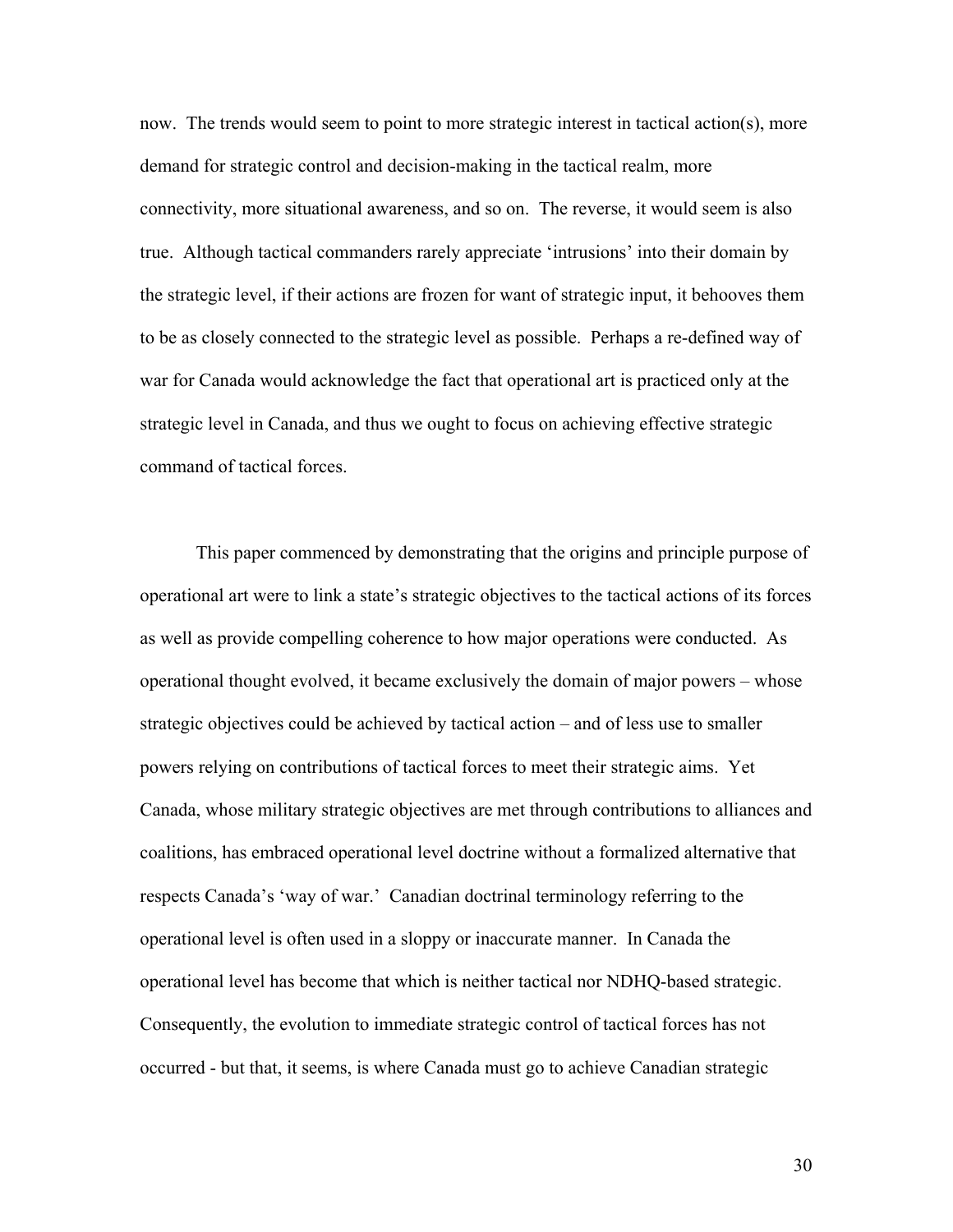objectives within an alliance construct. The CF need not abandon operational art for Canada must maintain the capability to contribute commanders and staff officers to high office in coalitions. Without question, however, the awkward positioning of the operational level between Canadian strategic and tactical command must be re-addressed and a Canadian solution found that enhances Canadian contribution warfare.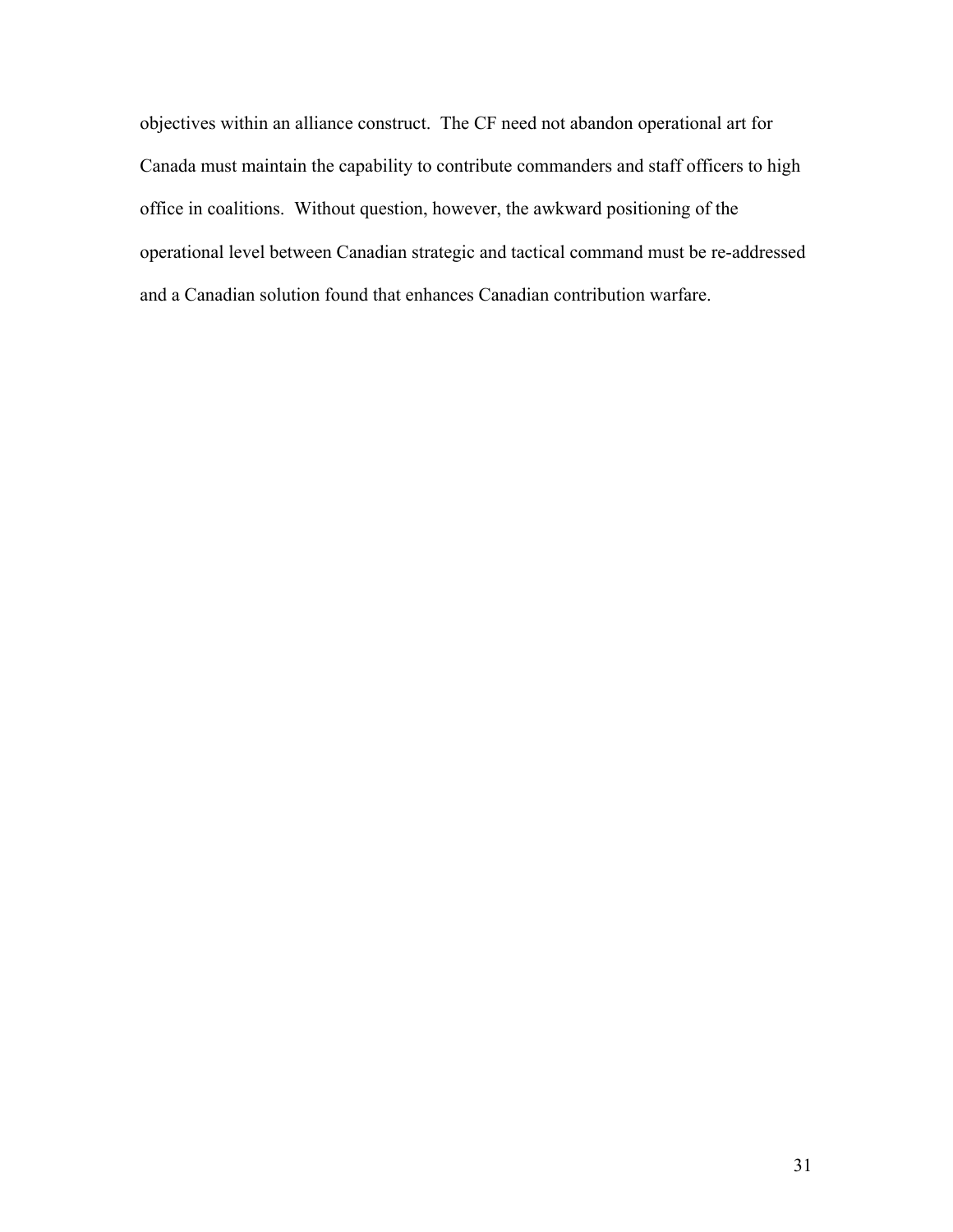### **Sources**

- Bland, Douglas. *Chiefs of Defence*. Toronto: Canadian Institute of Strategic Studies, 1995.
- Canada. Department of National Defence. B-GG-005-004/AF-000 *Canadian Forces Operations*. Ottawa: DND Canada, 2000.
- Canada. Department of National Defence. B-GL-005-500/FP-00 *CF Operational Planning Process.* Ottawa, DND Canada, 2003.
- Coombs, Howard G. "Perspectives on Operational Thought." Toronto: Canadian Forces College Paper, 2004.
- DCDS. *Operation Apollo Lessons Learned Staff Action Directive.* Ottawa: Annex B to 3350-165/A27, April 2003.
- Dickson, Paul D. "The Politics of Army Expansion: General H.D.G. Crerar and the Creation of the First Canadian Army, 1940-41." *Journal of Military History*, Vol. 60 No.2. April 1996.
- Dunn, Martin. "Levels of War, Just a Set of Labels?" *Research and Analysis: Newsletter of the Directorate of Army Research and Analysis.* No. 10. Australia, 1996.
- Eddy, K.T. "The Canadian Forces and the Operational Level of War." *Canadian Defence Quarterly.* April 1992.
- English, Allan. *The Operational Art: Theory, Practice and Implications for the Future.* Toronto: Canadian Forces College, 2003.
- English, Allan D. *Understanding Military Culture A Canadian Perspective.* Montreal and Kingston: McGill-Queen's University Press, 2004.
- English, John. "The Operational Art: Developments in the Theories of War." In *The Operational Art: Developments in the Theories of War*, edited by. B.J.C. McKercher and Michael A. Hennessy. Westport: Praeger, 1996.
- Fenton, Colonel J.I. *Hail to the Chief: Strategic Command of the Canadian Forces.* Toronto: Canadian Forces College, NSSC 1, 1999.
- Geyer, Michael. "German Strategy in the Age of Machine Warfare, 1914-1945." In *Makers of Modern Strategy from Machiavelli to the Nuclear Age,* edited by Peter Paret. Princeton: Princeton University Press, 1986.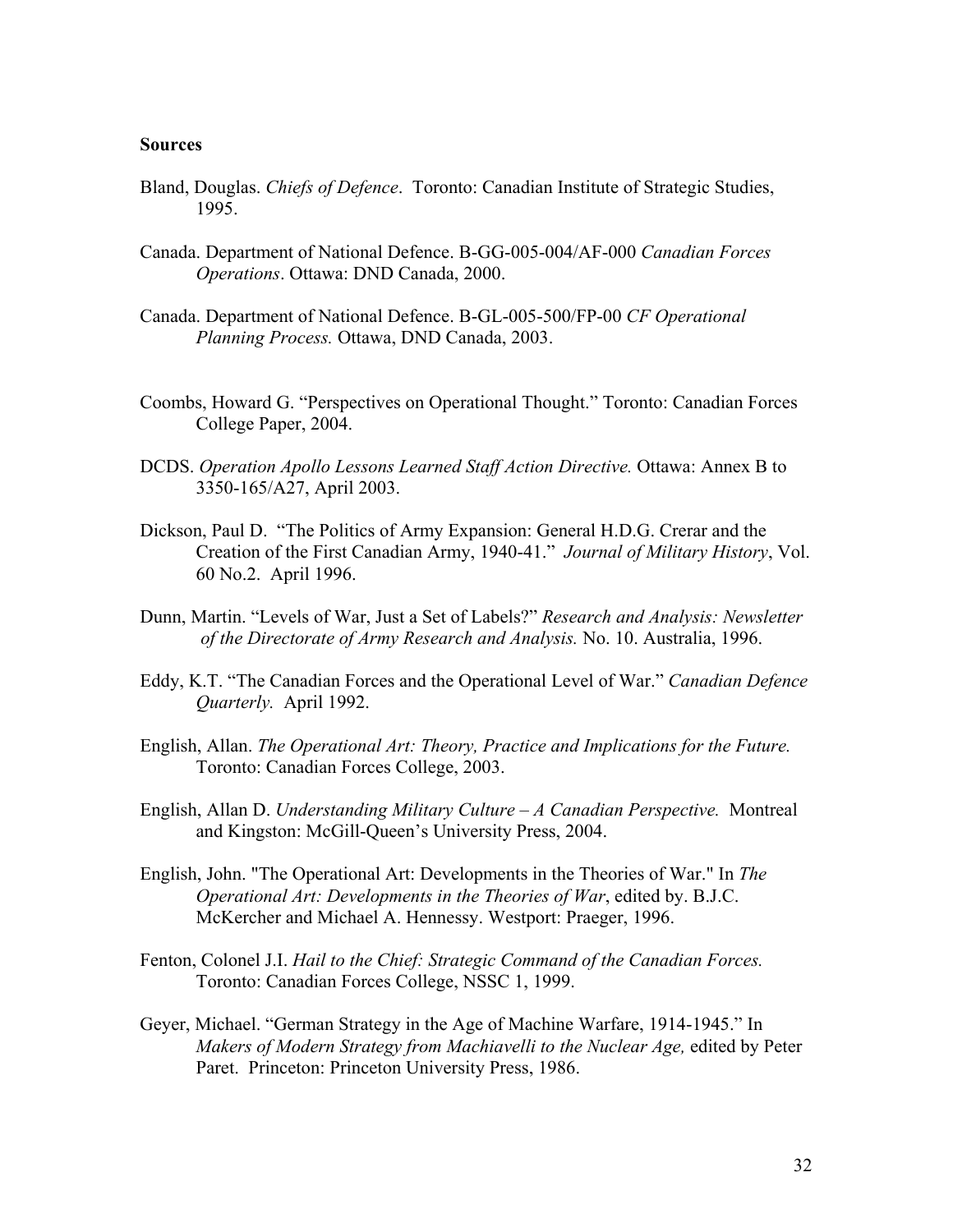- Gosselin, BGen Daniel. "Lifting the Fog of War During Expeditionary Operations: Protecting Canadian Interests Through Robust Command and Control Structures." Toronto: Canadian Forces College Paper, June 2004.
- Granatstein, J.L. *Canada's Army: Waging War and Keeping the Peace.* Toronto: University of Toronto Press, 2002.
- Harris, Stephen. "The Canadian General Staff and the Higher Organization of Defence, 1919-1939." *War and Society*, vol. 3 no. 1. May 1995.
- Horn, Bernd and Harris, Stephen J. (eds). *Generalship and the Art of the Admiral*. St. Catherines: Vanwell Publishing Limited, 2001.
- Horn, Bernd and Harris, Stephen. *Warrior Chiefs*. Toronto: Dundurn Press, 2001.
- Keegan, John. *The Face of Battle*. New York: Viking Press, 1976.
- Krause Colonel Michael D. 'Moltke and the Origins of Operational Art,' *Military Review*, September, 1990.
- McAndrew, William. "Operational Art and the Canadian Army's Way of War." In *The Operational Art: Developments in the Theories of War*, edited by B.J.C. McKercher and Michael A. Hennessy, Westport: Praeger, 1996.
- McKercher, B.J.C. and Hennessy, Michael A. (eds). *The Operational Art: Developments in the Theories of War*. Westport: Praeger, 1996.
- Morton, Desmond. *Understanding Canadian Defence*. Toronto: Penguin Books, 2003.
- Menning, Bruce W. "Operational Art's Origins," *Military Review*, September-October 1997.
- NATO, Military Agency for Standardization, AJP-01(A) *Allied Joint Doctrine.*  September, 1999.
- Naveh, Shimon. *In Pursuit of Military Excellence: The Evolution of Operational Theory*. London: Frank Cass, 1997.
- Paret, Peter. (ed). *Makers of Modern Strategy from Machiavelli to the Nuclear Age*. Princeton, Princeton University Press, 1986.
- Peskett, Gordon R. "Levels of War: A New Canadian Model for the 21<sup>st</sup> Century." Toronto: Canadian Forces College AMSC 5 Paper, 2002.

Perlmutter, Amos. *The Military and Politics in Modern Times: On Professionals,*